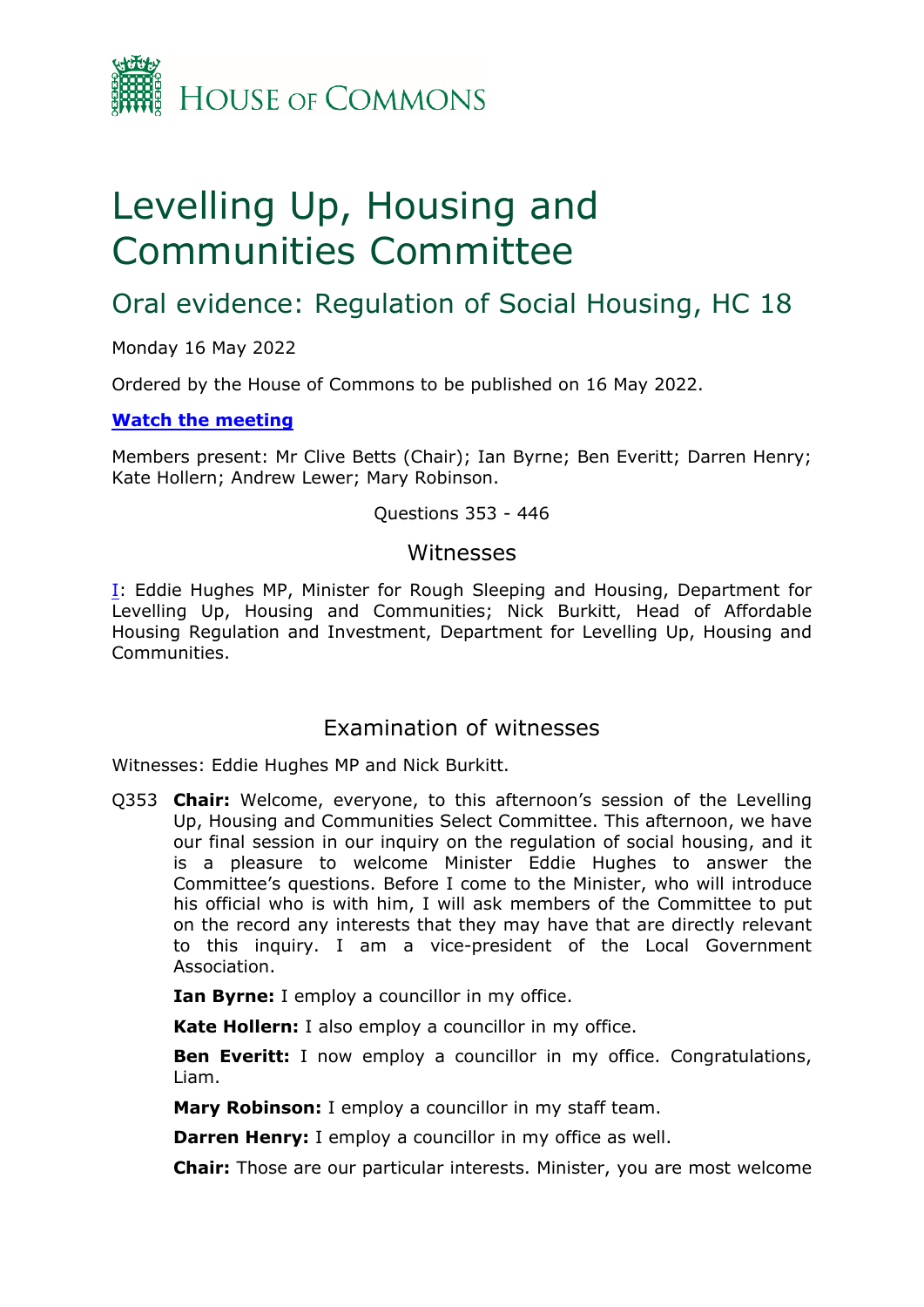

this afternoon to discuss these important issues of the regulation of social housing. The Committee began its inquiry particularly concerned about some of the media stories we heard, and particularly ITV's coverage of some quite appalling situations in social housing, which we have had inquiry sessions into with the tenants of those areas, the housing providers and others to get a clear view about what is happening, what is going wrong, and what probably needs to be put right. In the end, of course, we look to the Government to decide on what action they want to take, so it is particularly important that we have you with us this afternoon.

Before we begin, do you want to say any words of introduction? Can you introduce your official who is with you as well?

*Eddie Hughes:* Yes. Just initially, by way of introduction, I would like to say that, of the many things that I suspect we are going to discuss during the course of the afternoon, it all comes back to one point for me, which is the idea that social housing tenants deserve to be treated with respect. Anybody who has been listening to the Grenfell Tower inquiry will see that that was simply not the case, and so we need to ensure that that is not repeated and that all social housing tenants get the respect they rightly deserve, so I am looking forward to the discussion this afternoon.

I will leave Nick to introduce himself.

*Nick Burkitt:* I am Nick Burkitt, head of affordable housing regulation and investment.

Q354 **Chair:** Thank you for coming to be with us this afternoon. As I said, Minister, what the Committee saw—and what, I presume, you have also seen—were examples of poor and unacceptable social housing. While recognising that, in general terms, the quality of social housing is probably better than private rented housing, we found some really bad examples. Just by way of introduction, could you give your response to what you have seen in that regard, and your view of the situation and what should be done to put it right?

*Eddie Hughes:* It comes back to that point that I made about respect. Regardless of the number of cases that we are seeing, one case of the type that we have seen—houses that are uninhabitable—is simply not acceptable. We need to ensure that, collectively, Government, the sector, the regulator and social housing providers are all committed to the single task of making sure that people have somewhere safe to live that they can call home.

The essence of this point is that we all think of home as somewhere where we feel safe and secure, and somewhere that we like to return to at the end of the day. In some of the appalling cases that ITV has highlighted, that clearly is not the case. I have made this point previously. I chaired the board of a housing association. I was the deputy chief exec of a very small social housing provider before I came to Parliament, so I have some experience myself, and I would like to think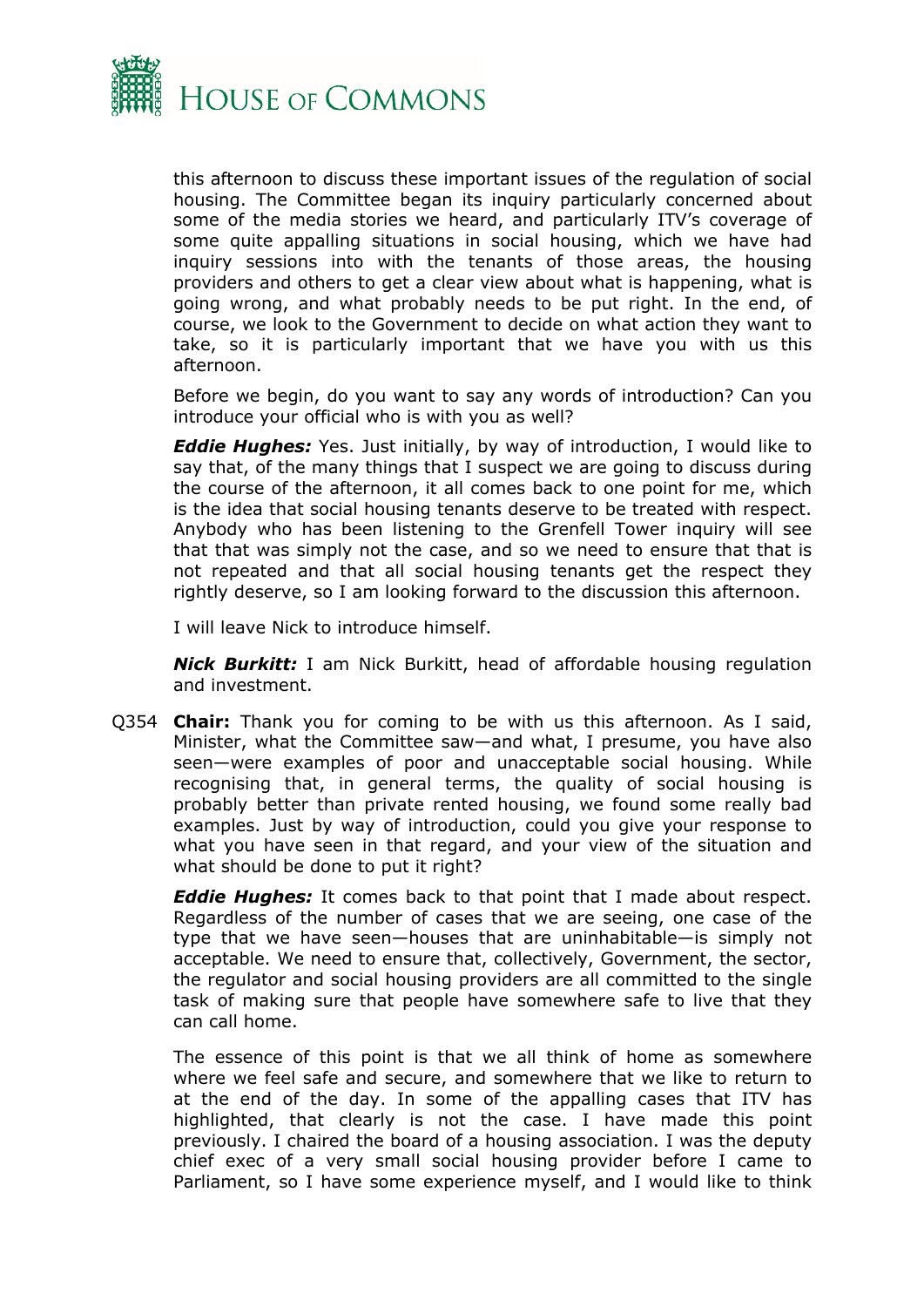

that nobody I have ever worked for or with would have provided accommodation like this, but we just cannot be sure.

Let me give you a personal example. As a constituency MP, I met Ruth Cooke, the chief exec of GreenSquareAccord, on Friday. She was talking about the fact that they have ordered an internal stock condition survey of all their properties to make sure that they get inside them and can check that they do not have any cases like this that they are either unaware of or that have not bubbled to the top in terms of management understanding. The sector is taking this very seriously and is responding appropriately in advance of the legislation, but, as I say, a single case is one too many. We are going to work very hard to make sure there are no more.

Q355 **Chair:** We will come on in due course to the regulatory environment and whether it should be improved, but, in the end, is it down to the providers themselves who are responsible and should be held accountable? Should they all be doing what you have just described as stock condition surveys? Should every housing association and council be doing precisely that?

*Eddie Hughes:* Every housing association should be doing everything it can to make sure that the people it has a duty to house are housed in a safe and secure way. They should employ whatever means they need to do that and endeavour to employ that process.

Is it necessary in all cases? We know, for example, that the size and scope of the people who are covered under this umbrella vary dramatically. I mentioned, for example, that I was deputy chief exec of an organisation that had 300 units of accommodation—300 homes. At the other extent we have Clarion, which I suspect you might mention later, with 120,000-plus homes.

The approaches that those associations or companies will take to make sure that they are delivering a quality product will be different. They are independent organisations. We need to respect and appreciate that, but we need to make sure that there is a regulatory system in place that acts, you might say, either as a sheriff to govern the area and make sure they act appropriately, or as a safety net to catch them and help social housing tenants if they are not receiving the type of accommodation provision they rightly deserve.

Q356 **Chair:** We will probably come on to the issue of the size of organisations in due course, but why should it make any difference whether they are inclined to do a stock check or a check on all of their stock? If you are a tenant, it does not matter whether your landlord has 300 homes or 120,000, does it? You still have to live in that individual home.

*Eddie Hughes:* It is just a method of keeping an eye on them. For example, at YMCA, we had housing support officers, who would have had a very personal relationship with the people we housed because of the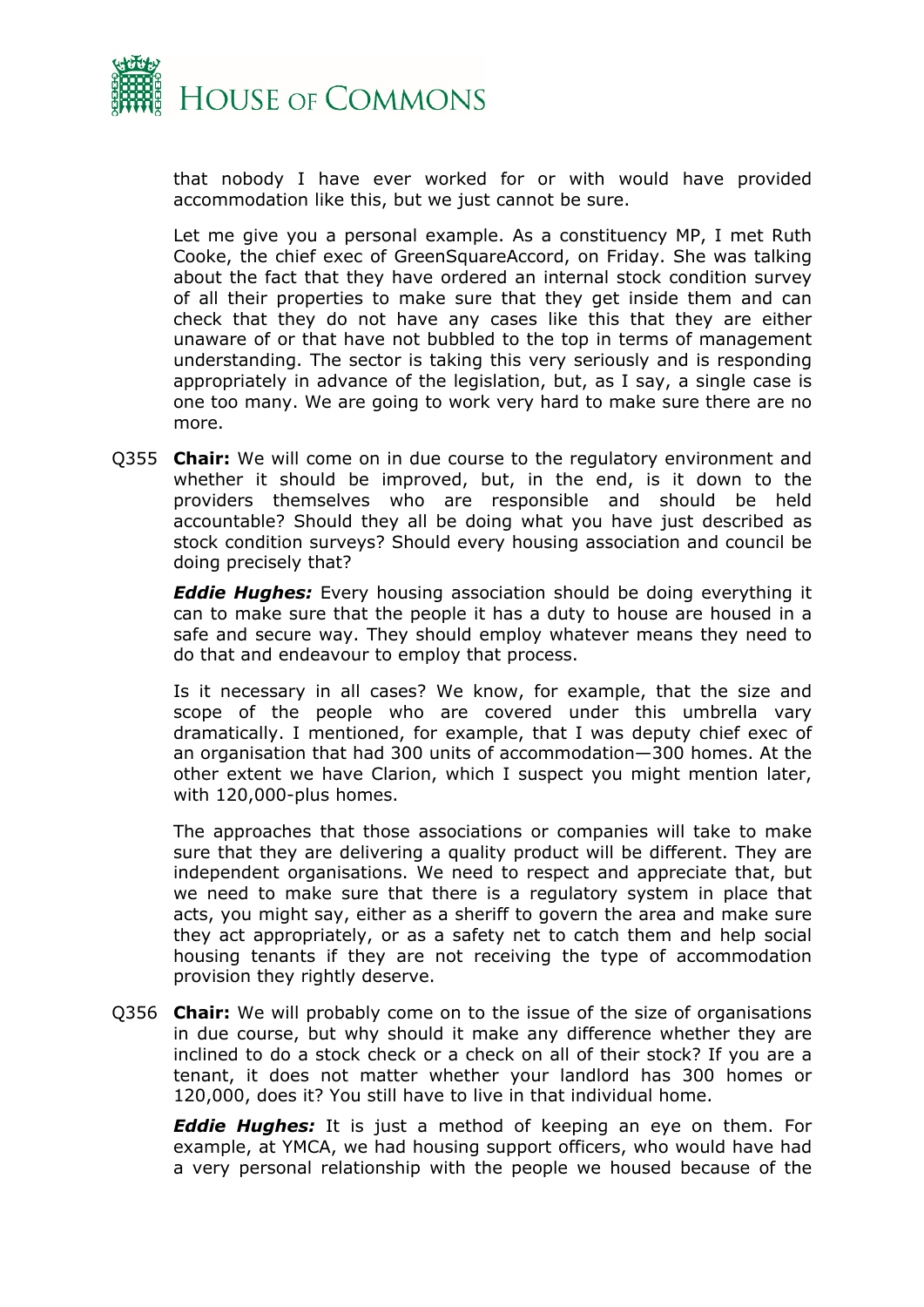

level of support that they needed, whereas, in general needs accommodation, people do not need that same level of support and will not have the same level of interaction with their housing provider. They just want to get on with their lives.

We see this frequently, for example, with housing providers that are obligated to have an annual boiler safety check if they have a gas boiler. We know that, sometimes, housing associations have to go to court in order to get access to the property on an annual basis just to carry out that boiler inspection. Some people would prefer to be left alone and just want to get on with their lives, and other people need support and intervention. It is horses for courses. Housing associations should be well placed to know the needs of their tenants and to respond to them appropriately.

**Chair:** Let us move on to the social housing regulation Bill that the Government are going to introduce, then. They have already produced some draft clauses for us to have a look at. I am going to hand over to Ben Everitt to explore that issue.

Q357 **Ben Everitt:** We have been talking about the quality of social housing since there has been social housing, but, in the current terms, the debate really has intensified since the Grenfell tragedy. That was five years ago, and the Government still have not published the full legislation to implement those reforms. As Clive says, we have had some draft clauses. What is taking so long and when can we expect the Bill to be introduced to Parliament?

*Eddie Hughes:* Having been a Minister in the Department now for about 15 or 16 months, I fully appreciate just how complex it is to get legislation to a point where you can publish and then move it through the House of Commons. Good legislation takes time and considerable input from a number of interested parties. You want to make sure that people are fully involved in the formation of that policy. One of the great privileges of my job now is working with Grenfell United and making sure that it is as fully engaged as it can be in the process.

On the first point, I would say that good legislation takes time, and we are in a position where a number of people who have been involved in the formation of the policy and the legislation feel that we have robust legislation that is going to make a difference.

Secondly, this is not the only legislation that has responded to the problems experienced by tenants. In terms of prioritisation, you might say that the Government felt it was appropriate and necessary to move through the fire safety and building safety work in order to make sure that tenants were safe and secure, and that we were paying the proper amount of attention to that situation.

Again, the formulation of that policy took some time, and colleagues around the table will appreciate how complex it has been to get that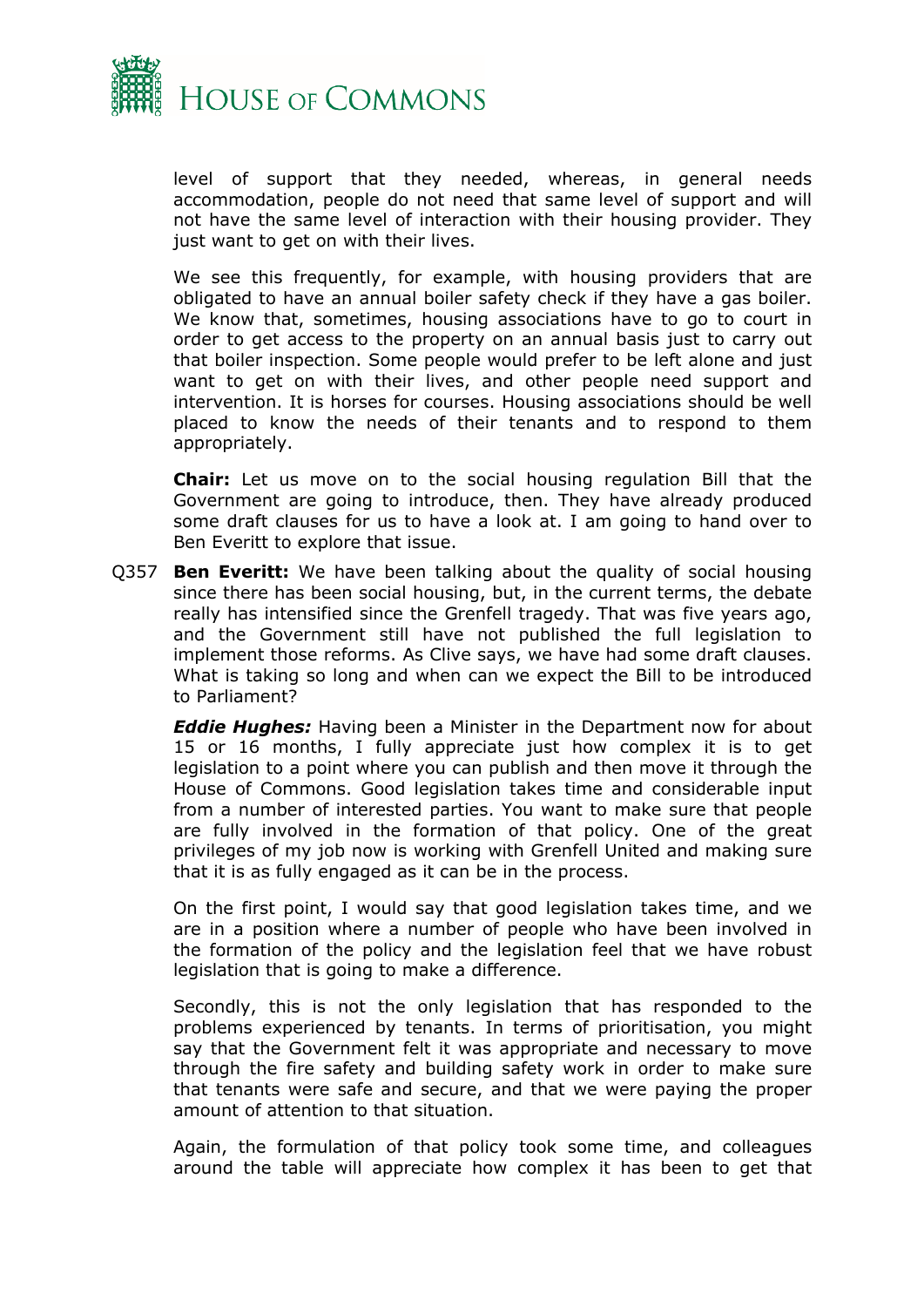

legislation through Parliament. There is a bandwidth with regard to the amount that a Department can handle at one time, and the business managers of Parliament will also have other competing demands from other Government Departments.

Mindful of all those things, it has taken us some time to get here. I completely accept and understand the frustration of any tenant who feels that they have had to wait too long for this. We, as a Government, have been impatient to get this legislation in. I am delighted now to be the Minister with a very personal interest in this. I keep coming back to this point about respect for tenants. I feel personally wedded to and involved in the legislation. I am excited and delighted to be the Minister who is going to be taking it through Parliament. As I say, I am sorry it took so long. I am glad we are here now.

Q358 **Ben Everitt:** That was going to be my next point. We have met cladding campaigners and, in my constituency role, I have met campaigners in Milton Keynes. They feel let down by the pace. The message that good legislation takes time is probably not going to be comforting, but at least it will give them some understanding.

Can I press you a bit further on when we can expect the legislation?

*Eddie Hughes:* There are various phrases that Ministers are supposed to deploy at this time, "in due course" being perhaps the least appealing of them, but I would almost go so far as to say "imminently". It is certainly the Government's intention to bring forward the legislation as quickly as possible.

Q359 **Ben Everitt:** In terms of the contents, we have had these draft clauses, which have given us an insight into what is going to be in there. What else could we be expecting?

*Eddie Hughes:* The reason for publishing the clauses that we have is this. I make no apology; I am going to come back to this point repeatedly during this session, I suspect. My view with regard to this legislation, as always, is that we are thinking about the tenants, how this Bill works for them and how it is going to improve their lives. The clauses that we published are most pertinent and relevant to the lives of tenants.

The other clauses that we are publishing will be helpful to them, but perhaps in less obvious ways. For example, other clauses will be looking at tightening the financial regulations that apply to housing associations. That is not something that is immediately going to appeal to tenants in terms of changing their lives and their experience of social housing, but those regulations are vitally important for ensuring that the sector continues to be stable, well regulated and financially secure.

Generally, we have seen that with regard to the very small number of housing associations that fall over. The regulator is very well plugged into their financial stability, but there is always room for some tightening up, and that is probably the most significant thing we are going to be seeing.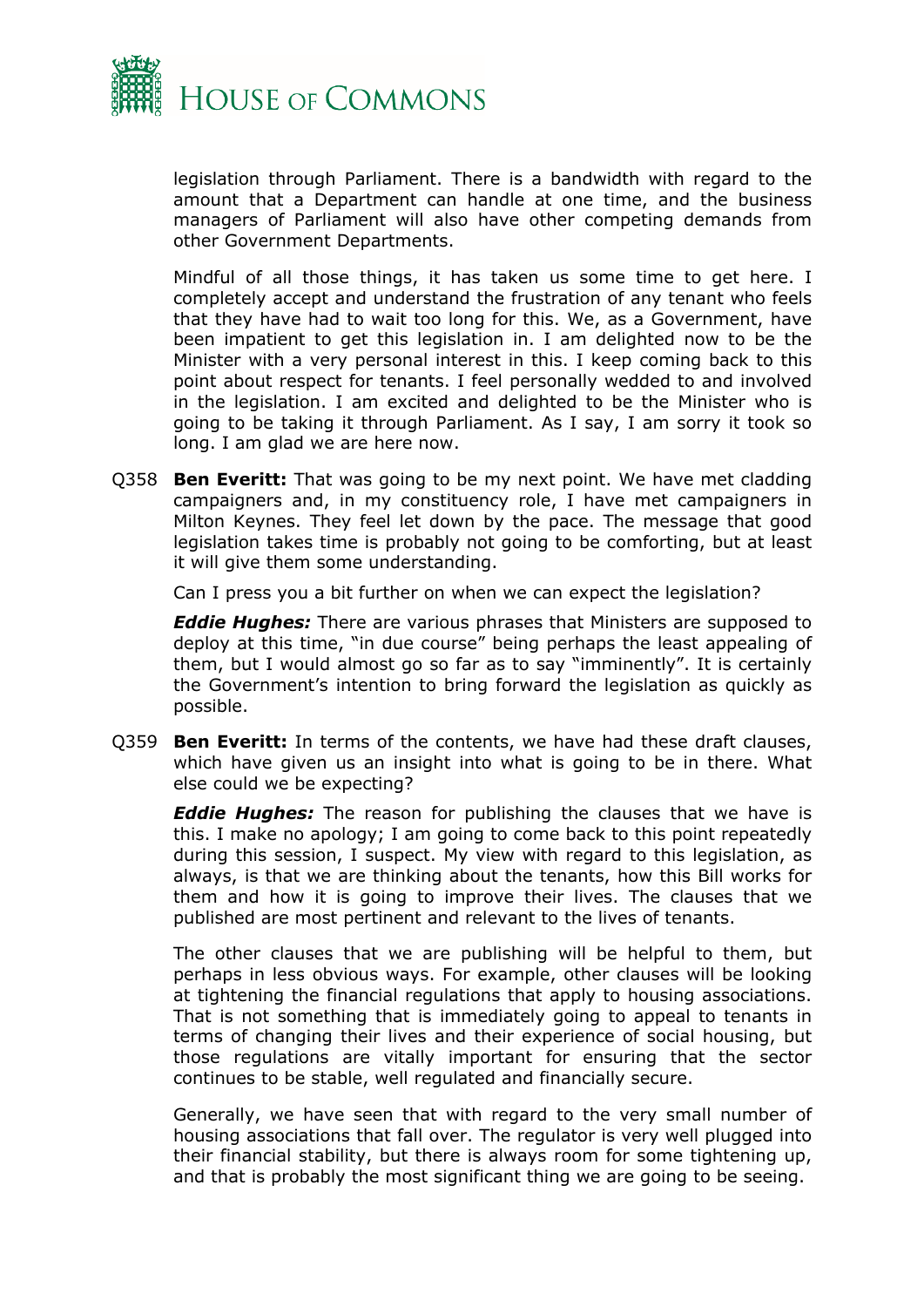

**Ben Everitt:** So technical stuff.

*Eddie Hughes:* Technical stuff, I suppose, is the best way to put it. Anything that was going to be of specific direct interest and relevance to tenants, I wanted to get out as soon as possible, not least because of the point that was made with regard to the delay in legislation. We needed, I felt, to reassure people in advance of the Queen's Speech that we had a significant part of the legislation already formed and ready to publish. We are expecting roughly 40 clauses, and 19 clauses plus a schedule have been published so far.

Q360 **Ben Everitt:** My last question relates to the removal of the "serious detriment" test. We have had plenty of representations as a Committee, and we have not met anyone who does not think that the test has undermined the regulator's ability to regulate consumer standards. Can you just give us some insight into when the Government started hearing from the regulator that it was not working and needed to be taken out?

*Eddie Hughes:* In essence, I can speak only for the time that I have been a Minister, which is since January 2021. It was certainly being discussed with me as soon as I arrived in the Department, but my recollection is that it was mentioned in the Green Paper, so people will have been discussing its fitness for purpose for some time before my arrival. Particularly with regard to some of the cases that we have seen recently, people will not have understood the barrier that has to be overcome in terms of the regulator being able to intervene at a particular point.

Basically, it has been some time in the formation. With regard to the Green Paper, in the formation of your question you said you had not heard anybody who disagreed, but my recollection is that, with the Green Paper, when we were in consultation, about a third of those people who responded felt it was doing the job and did not need to be changed. I strongly suspect that those views have changed in the light of recent events and people considering them against that, but it has not always been universally accepted as requiring change.

Q361 **Kate Hollern:** Apart from the serious detriment test, the regulator's approach to regulating consumer standards is governed by its interpretation. For instance, it finds a provider in breach of consumer standards only if it believes an issue indicates a systemic failure on the part of the provider. The systemic failure test is based on the regulator's interpretation, so an individual interpretation. I understand the point that you made about the need to minimise interference and to act proportionately, but, arguably, it sets the bar for intervention too high. Do you agree with the regulator's interpretation of the statutory duty?

*Eddie Hughes:* It is not really my role to second-guess the role of the regulator. That is why it is there. It is an arm's length body of the Government and it rightly values its independence, as do we. By the same token, it is adaptive. People will see that, sometimes, in particular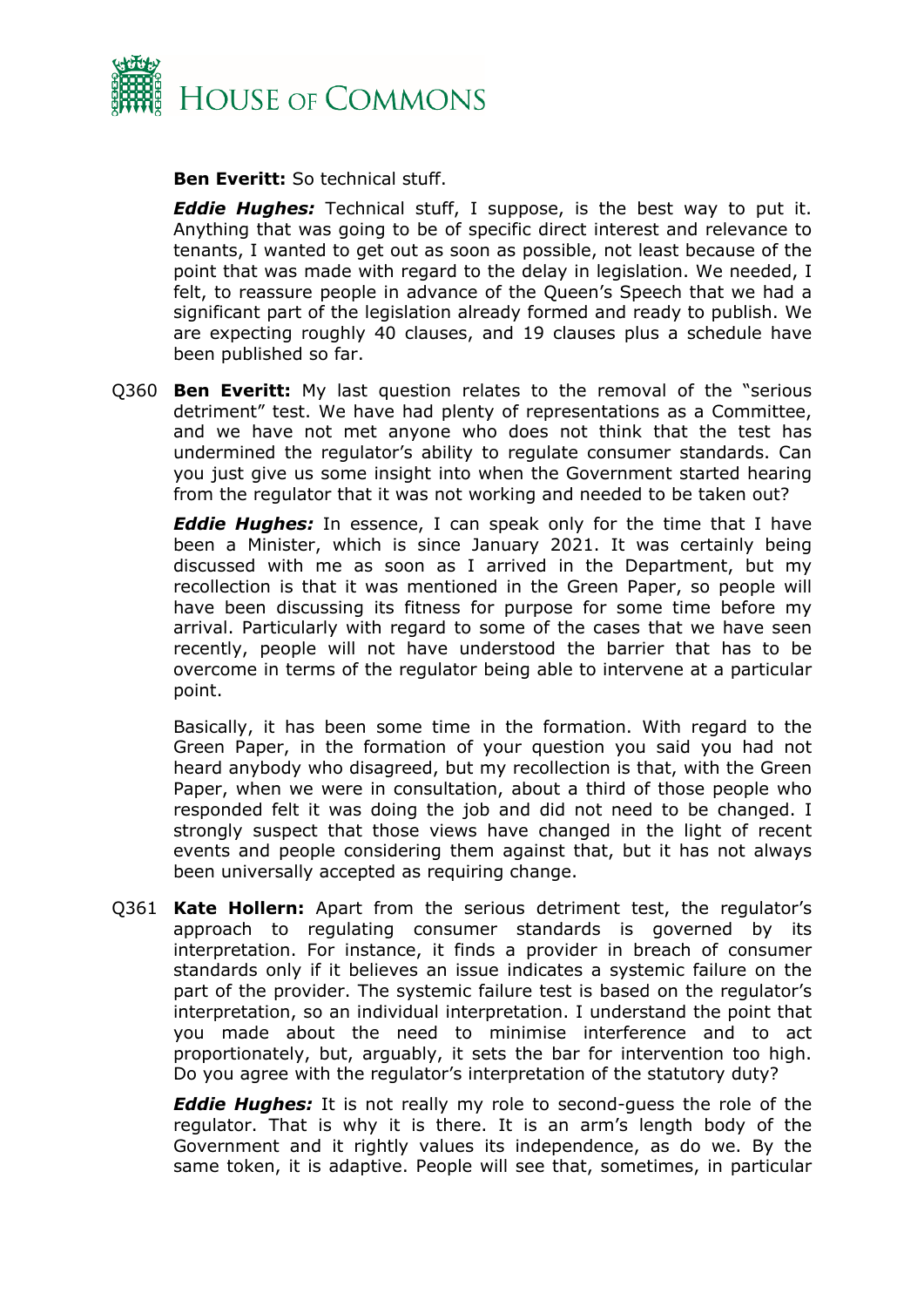

circumstances, or if you see circumstances moving in a particular direction, there would be the opportunity for a change in that interpretation.

As I say, I chaired the board of a housing association previously, so I will have met Fiona and other members of the regulator professionally, seen them lecturing at conferences and things like that. They seem to be respected within the sector, and people have trusted their judgment. I see no reason to challenge it, but, by the same token, we adapt and change, depending on the circumstances we experience.

The Bill is giving everybody—the Government, the sector, the regulator and the ombudsman—the opportunity to revisit the way they work, individually and together, and I would not be surprised if we see change as a result of the new legislation.

Q362 **Kate Hollern:** Bearing in mind your earlier statement about the importance of respect for tenants, do you see a circumstance where the Government, should they see something that they are uncomfortable with, would give advice to the regulator if they thought there were some failings?

*Eddie Hughes:* As I say, I am not sure I am in the position to give advice, but the proximity of having the regulator based in our building means that it is really easy for us to have the opportunity to get together and talk on a regular basis about challenges within the sector. On whether I might give advice, I would certainly discuss and give my opinion. Whether that opinion is taken on board or not, I do not know. I would like to think so, but we will see.

As I say, what I am absolutely sure about is that there is that delineation of responsibility. The Government understand their role and the regulator understands its role. It needs to be an arm's length body. It should not be operating at the directive of Ministers. Goodness knows what sort of a state we would end up in if that was the case. We need to trust their professional competence. As I said, of course I will give my opinion and then they will decide how to regulate.

Q363 **Kate Hollern:** Is there not a danger that, so long as the systemic failure test remains even after the serious detriment test has been repealed, the regime for regulating consumer standards will continue to let tenants down?

*Eddie Hughes:* I do not think so, and I will give you an example of why I think the world is changing. The work that the housing ombudsman did with regard to damp and mould in properties is one of those seismic changes in terms of governance, as far as I am concerned.

For those who might not be familiar with this, it was an accepted point within the industry, and within society generally, that if people had damp and mould in their property, the first point of determining the cause would be an assumption about the way the property was being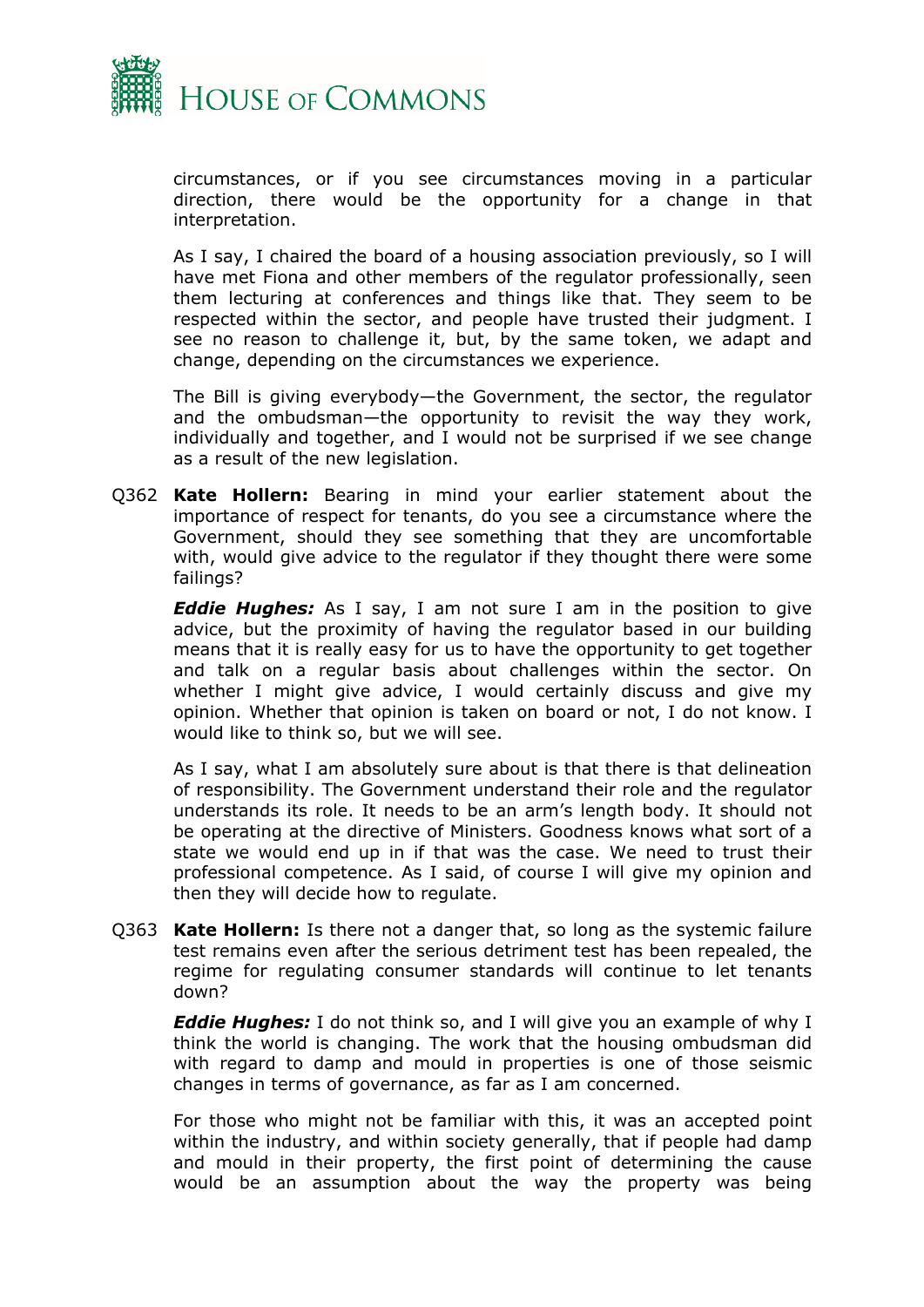

occupied—for example, that a tenant or whoever else was using a tumble dryer in their property without it being appropriately vented, not opening the windows frequently enough and other problems like that. When the tenant reported damp or mould, the assumption on the part of the housing association would be that that was likely to be down to the way the tenant was occupying the property.

The housing ombudsman has done an excellent report resetting that balance and, effectively, insisting to housing associations that they should not make that presumption, but should investigate each case and determine the problems on their merits.

We are already seeing a shift in the way the sector and the housing ombudsman approach problems, and it is making the sector rethink. I mentioned the case of GreenSquareAccord internally inspecting all its properties. We are seeing a difference ahead of the legislation. Regardless of what the legislative changes are, we are seeing the sector get ahead of that legislation by taking a more thorough and tenantcentred approach to the way it manages its business and its properties. That is why I am feeling confident that we will be in a good place.

Q364 **Kate Hollern:** I hope you are right, because we have certainly seen some disgusting conditions that people are living in, and it is important that regulation protects tenants.

*Eddie Hughes:* I will again make that point about being treated with respect. In the cases that you are referring to, it is depressing to see that we have got to that position. As an explanation, rather than an excuse, we need to remember the context that there are 4.4 million social homes in this country. You do not need very high a percentage of those to be bad for us to be seeing a significant number of cases. That said, I will come back to the point that I made at the start: one is one too many, as far as I am concerned. We are living through a real wake-up call for the sector and it is taking this seriously.

Q365 **Chair:** Minister, you just mentioned the excellent report produced by the housing ombudsman, but this is an example of an organisation that has decided that it sees a widespread problem and has gone in and addressed it. It has not looked for legislation from Parliament and said, "This is what you must do." By contrast, the social housing regulator almost seems to be sat there as a spectator in all this, saying, "Well, we do not really have the powers to do this or the requirement to do that, so we will not." Is that a fair comparison?

*Eddie Hughes:* I am trying to think of a fair comparison. It feels to me that their areas of responsibility are perhaps akin to a car body repair shop and a mechanic. Those are completely different disciplines that both ensure that a car works and functions properly, but are very distinct. With regard to the purpose of the regulator, as I said earlier, prior to this new legislation and the introduction of the championing of the consumer element, its governance and viability work with regard to housing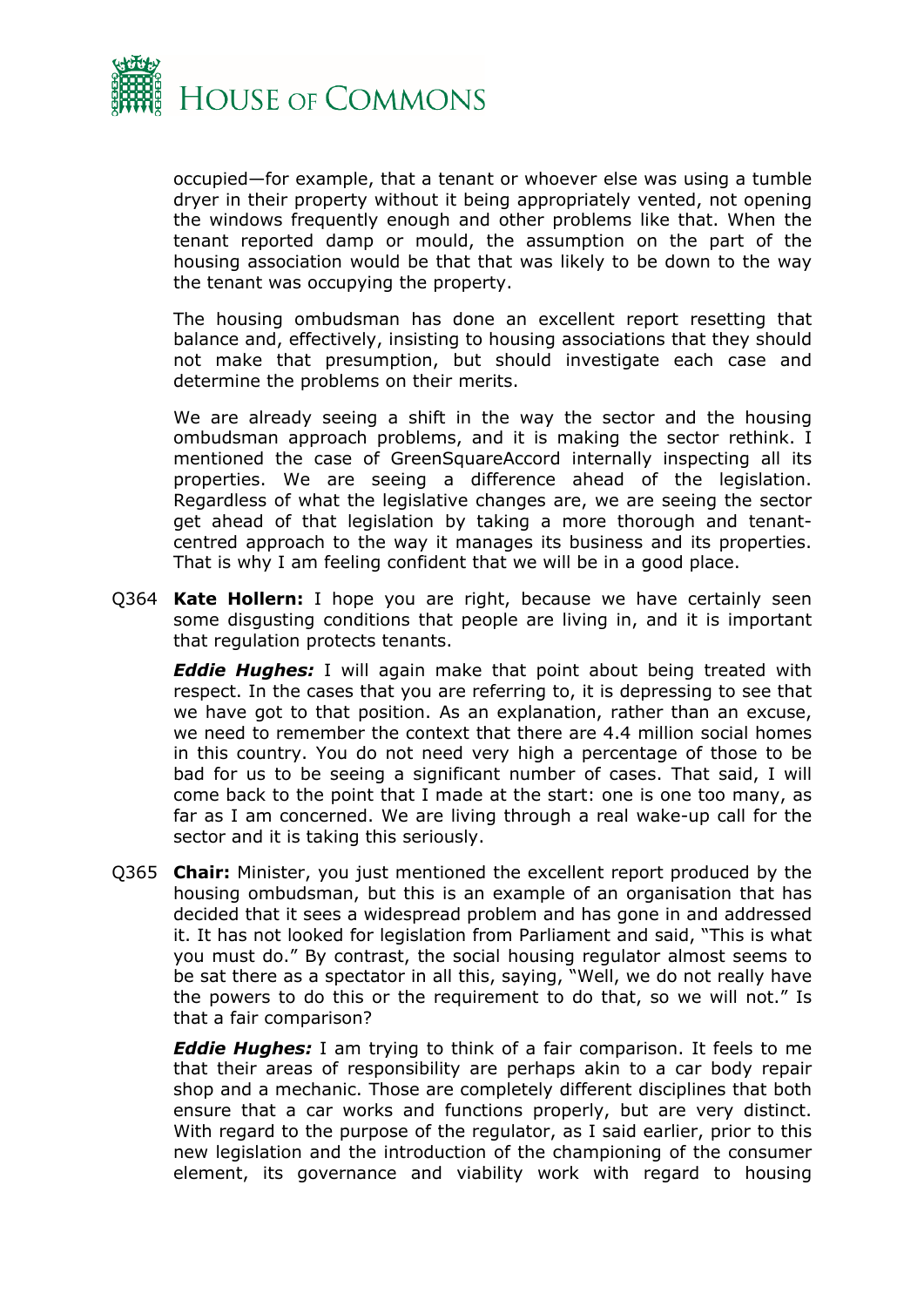

associations has been exemplary. It has made sure that housing associations function and are financially sound and well governed.

That is the technical element of making sure that the engine of the car is functioning perfectly well. The housing ombudsman has been responsible for more of the shell, the seats and the air-conditioning. Between them, they currently operate, for example, on a memorandum of understanding, so they have a clear understanding of the delineation of their responsibilities. We are going to make that memorandum of understanding a statutory requirement, and then everybody will be clear.

I do not want to feel like I am defending the regulator, but I am saying: let us be clear about what its purpose and function is. It has done it well. The housing ombudsman is incredibly energetic and enthusiastic, and has taken on his task with alacrity. They complement each other perfectly, and this new legislation is only going to enhance and develop that relationship.

Q366 **Chair:** You were saying before that there is this arm's length relationship between Ministers and the regulator, but, in the end, the regulator is there to do what the legislation requires, and Ministers are responsible for the legislation. There must be some point at which Ministers say to the regulator either, "You are not following up what you should do properly" or "We need to change what you are required to do".

*Eddie Hughes:* If everything was going perfectly, we would not be introducing new legislation, responding to challenges we have seen and it keeps coming back to this point about respect for the tenant—making absolutely sure that everybody has not just the responsibility that they require but the power to enforce it. Even if you feel that things have been less than perfect, the new legislation is going to dramatically enhance that situation.

**Chair:** Make them perfect.

*Eddie Hughes:* I would not be so bold as to say make them perfect.

Q367 **Chair:** You mentioned, Minister, quite rightly, that the regulator's prime role has been, as laid down in legislation, to look at the governance and financial stability of housing associations. Can the regulator assure itself of the financial stability of associations if it is not looking at how the associations spend their money and the extent to which they are keeping their stock in a proper condition? If you have an organisation whose financial stability is supposed to be ticked and approved by the regulator but it does not know anything about the state of the stock, which is the essence of the assets of the association, how can it be doing its financial job properly?

*Eddie Hughes:* This comes back to the fact that the existence of a regulator and a housing ombudsman does not abdicate responsibility for individual housing associations. I suggested to somebody previously that, in an ideal world, the regulator and the ombudsman would not exist.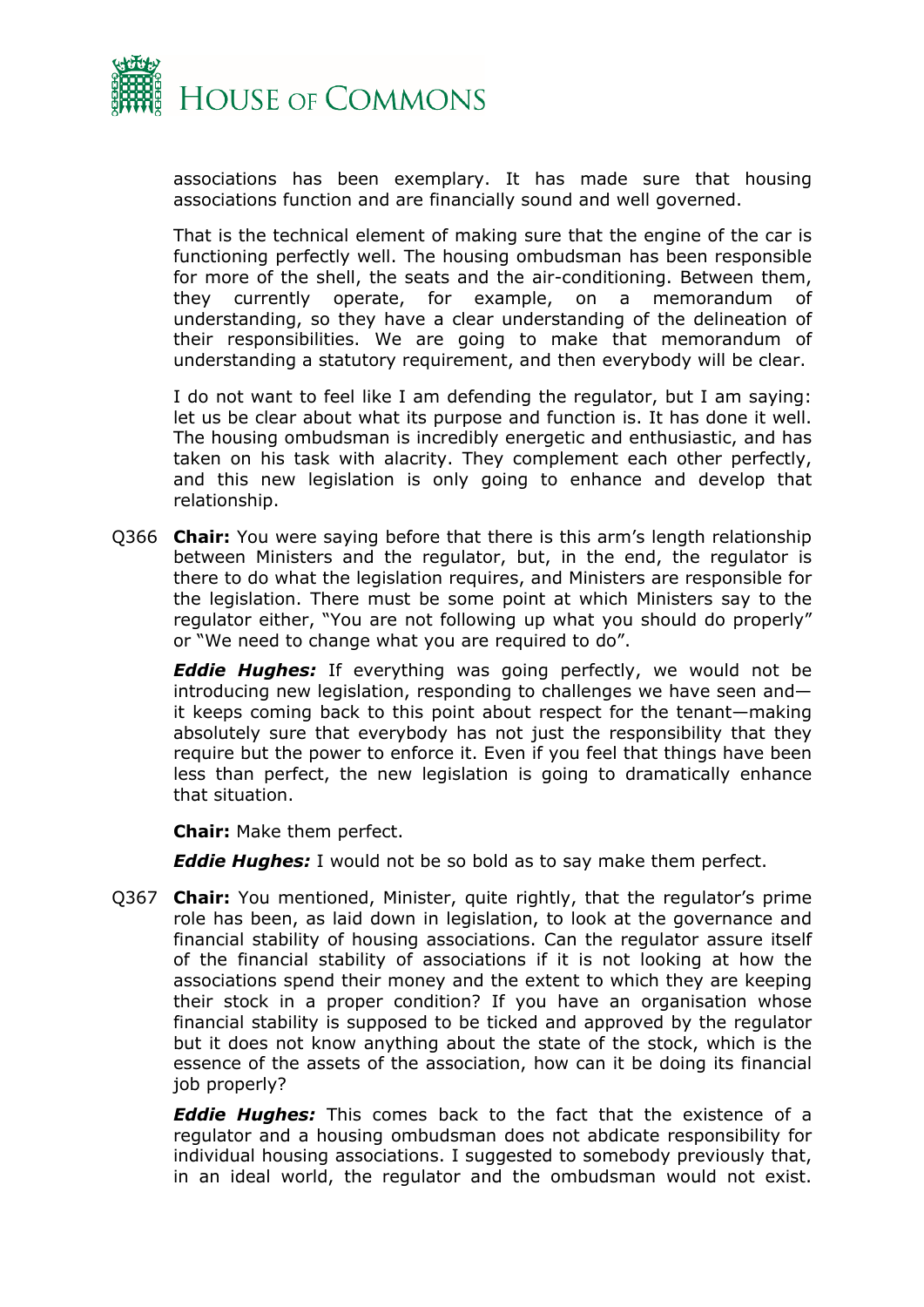

They suggested that they would exist as a fallback position, but in a very small form.

First and foremost, it is the responsibility of housing associations to make sure that their stock is at an appropriate standard, that tenants are getting the service they require, and that they are financially well governed. They are also supposed to have a board that checks up on those things, that challenges, and that tries to ensure that the information is available for it to feel reasonably confident that a good service is being offered and that the organisation is run in a financially competent manner.

Those things should be happening. The chief exec should be responsible, as should the chair, before we then move outside of the organisation to the regulator, the ombudsman and, ultimately, Government. There are a number of steps in this chain. Going back to my ideal-world situation, what I would not want to see is a ginormous regulator organisation and a huge ombudsman, because that is indicative of the fact that things are not running well.

There is no doubt that they are both going to increase their muscularity and the number of staff that they have, because we need to make absolutely sure that we are on top of the situation, so that we can reassure ourselves that everything is being well run and flush out these dreadful cases that we have seen. By the same token, I would like the need for regulation to be as light touch as possible, while still ensuring that, in legislation, the big stick is available, should it be necessary.

Q368 **Chair:** A couple of issues have been raised with us. We come back to the resources and capabilities of the regulator. Some associations now are enormous. You have mentioned Clarion.

#### *Eddie Hughes:* Sanctuary.

**Chair:** We have looked at Clarion in terms of some cases where it has clearly failed its tenants. The regulator assured us that it has the skills to look at organisations that are incredibly complex, as are their financial balance sheets—it is not just the odd loan that they are taking out here and there. Are you assured that the regulator now has the skills and the capacity to deal with these large, complex organisations?

*Eddie Hughes:* One of the things that I take assurance from is the fact that the regulator fully appreciates how complex these financial instruments and company structures are that are being deployed, particularly by some of the bigger housing associations. It fully appreciates how complex they are.

In terms of a risk register item, the associated risk is something that they are aware of. My understanding—I completely believe them—is that they have been staffing up and recruiting based on that understanding. I feel reassured that they understood that there was a challenge for them and that they have recruited appropriately to address it.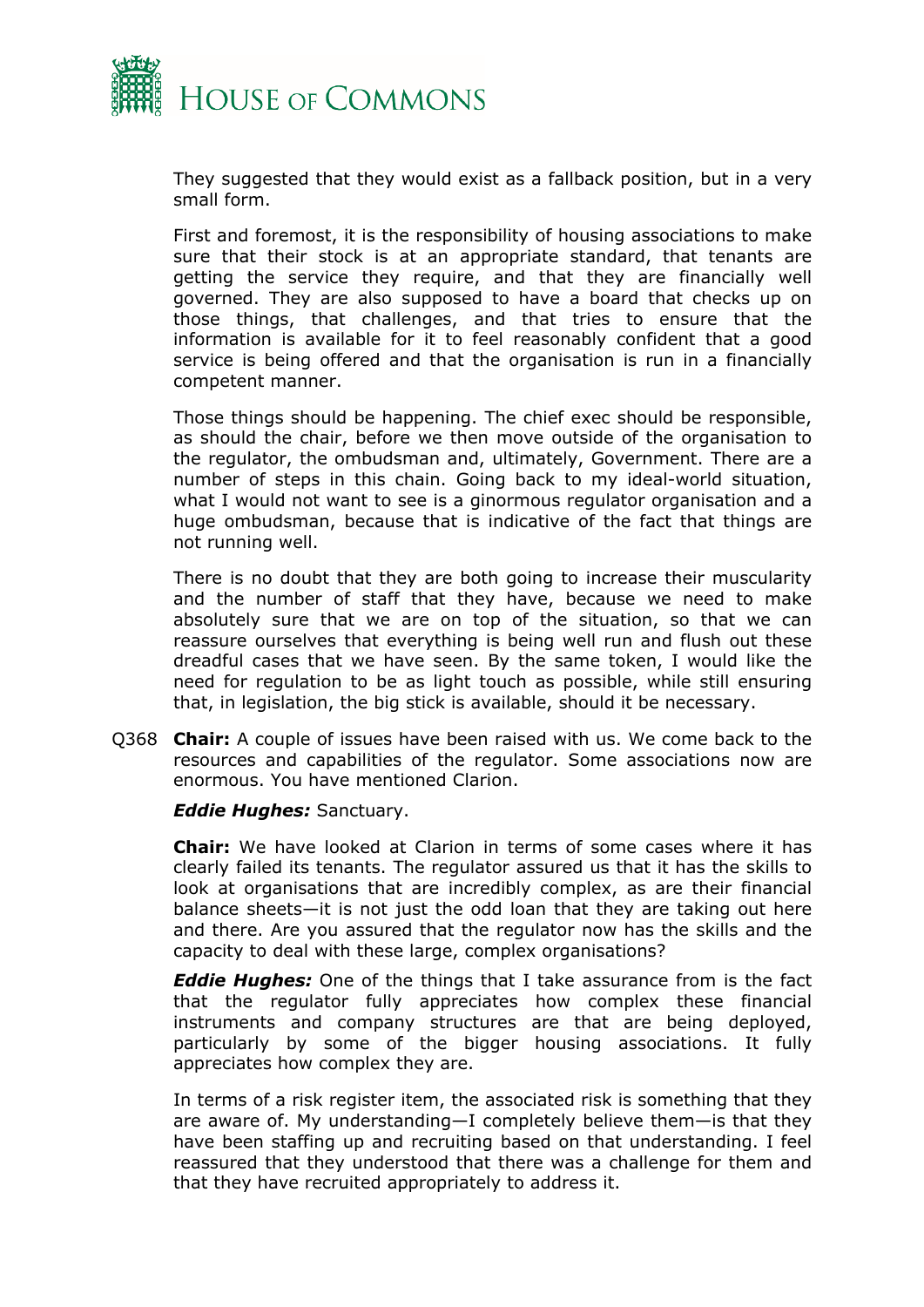

One of the great things about their being in our building is that this is not just a formal meeting that happens once a quarter or something like that. It is nice for me to have the opportunity to catch up with Fiona and Jonathan on an ad hoc basis, just to talk to them about the challenges that they are concerned about and the action that they are taking to address them.

Q369 **Chair:** One of the concerns that we may have is that they did not appear very concerned about some of these issues when they came to see us. Just moving on to another issue we raised with—

*Eddie Hughes:* Sorry, Chair, I did not mean to say that they are not concerned. I was making the specific point—

**Chair:** No, I am just saying that they did not seem very concerned when they gave evidence about some of these.

*Eddie Hughes:* Oh, they did not seem very concerned.

**Chair:** They thought that they had them all in hand.

*Eddie Hughes:* You and I can both be reassured by what they are saying.

Q370 **Chair:** What we were not reassured about is that, when we talked to them about the issue of shaping the market, which many regulators see as their role, they just said, "No, we have no role in shaping the market." One of the things that happens is that many associations have a few properties here and there spread all over the place; often, you go to an area and you find a multitude of housing associations all managing a few properties or getting at cross purposes over who manages the open space between the properties. Should the regulator not be encouraging some rationalisation of that to see better use of public money?

*Eddie Hughes:* I do not think so. I say that as the chair of a housing association previously. If the Committee will indulge me for one minute, the housing association that I was the chair of is called WHG, which was previously Walsall Housing Group. It had 22,000 properties, about 19,000 or 20,000 of which would have been in Walsall. Because of its drive to develop and to build more homes, it might not necessarily find land to develop and build on within the boundary of Walsall borough, so it would go further and further afield. We as the board, and I as the chair, set an area within which we would be prepared to accept development.

As it starts to develop its first site in somewhere remote from Walsall, it might, therefore, have only 100 homes there, but if its intention is to build more subsequently it will get an economy of scale. By the same token, other organisations that have merged or taken over smaller ones will have an economy of scale that will mean they will be able to efficiently manage those properties, even though they might not have much stock in that area, because they have good planning and scheduling of repairs and maintenance.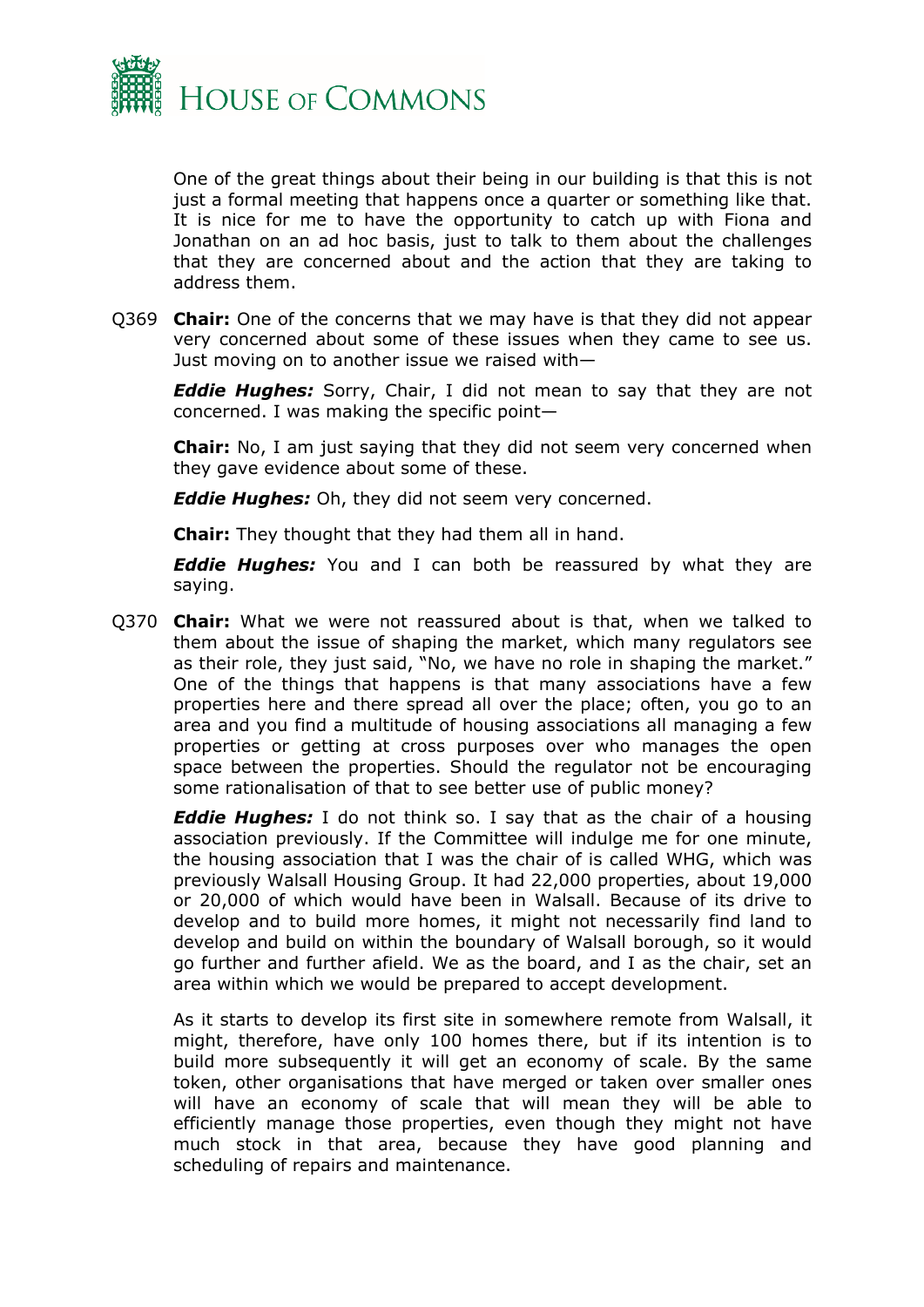

I do not think that it is for the regulator to second-guess the day-to-day management of housing stock on the part of housing associations just because of this dispersal basis. However, if it proved to be the case that one housing association had a significant number of complaints from an area, coming from the fact that it was dispersed stock and it had only a small amount, we have already seen, historically, swapping going on between associations, with them selling stock or transferring management to each other. It is not beyond their wit to understand how to best handle their stock, which is why—this is a very cheeky comment on my part—anybody who looks at *Inside Housing* every year will see that, sometimes, these chief execs are very well paid. You would expect them, therefore, to be able to manage their own stock.

**Chair:** They are better paid than Ministers.

*Eddie Hughes:* They are better paid than both of us.

Q371 **Chair:** Just going on to that, you mentioned the regulator not seeing this as a responsibility in terms of housing associations. The association may be very happy with its economies of scale, but if you are the tenant and, when you ring up for something to be done, you find someone has to come from 30 miles away to see you and they can come in a week's time on a Thursday, it is often not a great service that gets delivered, is it?

*Eddie Hughes:* I am going to go off on another tangent just for 10 seconds. One of my jobs previously was to manage, on behalf of a very big company, household insurance repairs for the south of the UK millions and millions of pounds'-worth of repairs every week. The customer does not care where people are coming from. They just want the repairman to turn up on time. Our No. 1 drive should be that the tenant gets a good service, and we should not get involved in the day-today management of how they achieve that. We should just be ruthless in driving to make sure that all tenants get a good service, which is why we are pushing our Make Things Right campaign, making sure tenants know how to complain to their own association and how to escalate that complaint to the housing ombudsman, should it be necessary.

Q372 **Chair:** We will come back to the ombudsman's role in due course. If the regulator picks up that there are complaints because of delays, due to the way an association has its geographical spread of stock, is that where the regulator should step in and say, "There are particular complaints because of the way you are operating; we think you ought to change that way"?

*Eddie Hughes:* It is the regulator's job to highlight and discuss the issue with the association, and for the association to provide a plan to rectify it, the robustness of which the regulator must be convinced of. We are also going to see in particular cases that, if the association is not carrying out those repairs, the regulator will have the power to have them carried out.

Q373 **Chair:** Traditionally, the regulator has had a very passive role of waiting for things to go wrong and then maybe having a look at them. The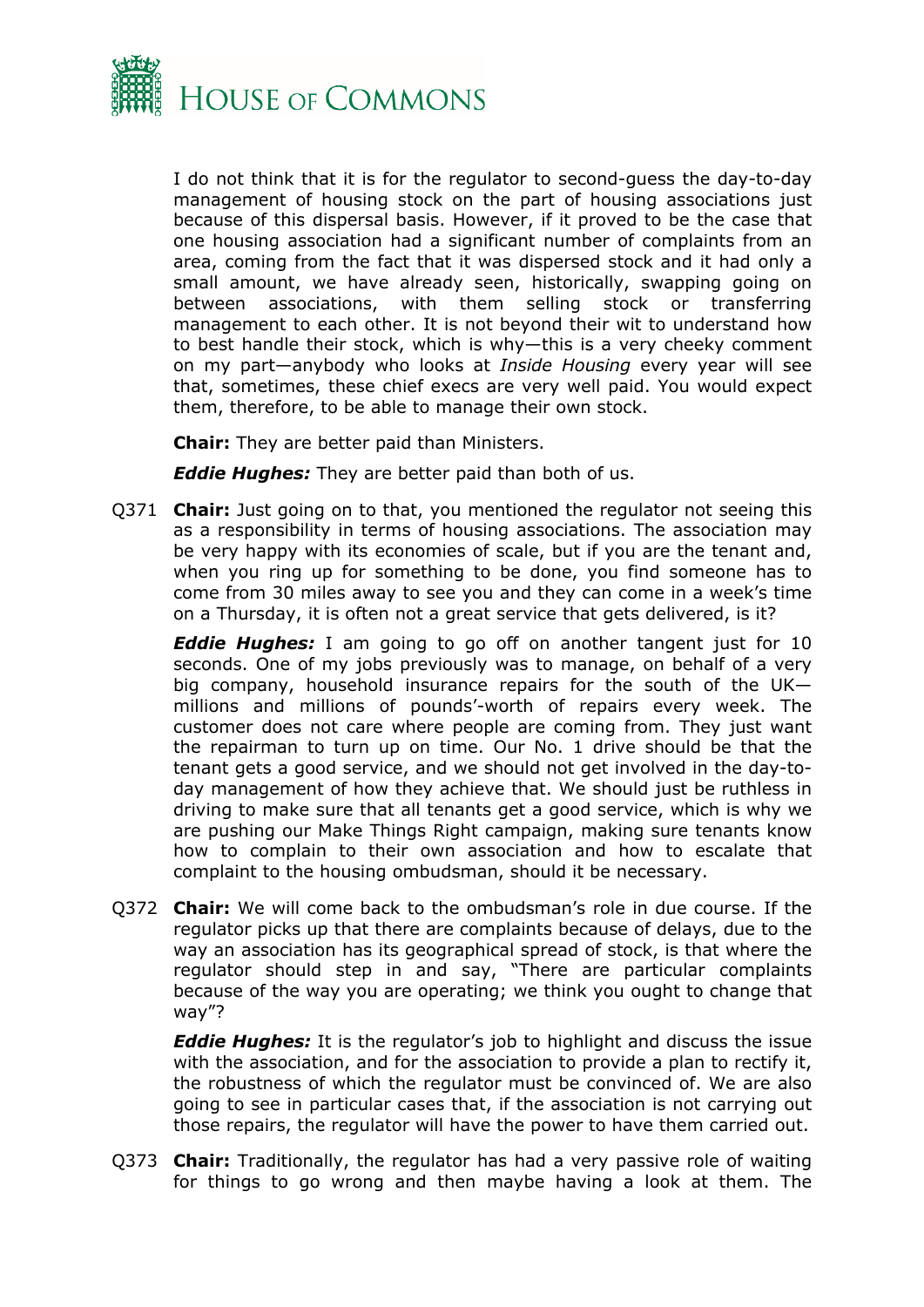

Government have now said that the regulator should perform inspections of associations. When we talked to the regulator, its view was that that did not mean physically inspecting buildings, which seemed to be almost self-defeating. If that is what the Government want, the regulator has not got the message.

*Eddie Hughes:* Sorry, Chair, I did not want to get into the semantics, but I was not sure if the Government were saying that they should carry out inspections or they can carry out inspections. Either way, that tool and that opportunity should be available to them. Given the emotion that has been aroused by some of the cases that we have seen, I would be surprised if the regulator did not carry out inspections at some point.

However, having said that, I go back to my point about GreenSquareAccord and the work that it is doing. We already know that lots of housing associations are getting ahead of this and inspecting their own property. Nobody wants to be the next association to appear on ITV News with Mr Hewitt. Absolutely, that power is there, and I go back to my regular conversations. It will not just be me. If they spin the dial and I get shuffled away, whoever it is will be having those regular conversations with the regulator.

I come back again to the fact that our No. 1 objective is good service and respect for tenants, and good quality of housing. If it seems to be the case that the regulator is not using a power that it has in order to ensure that tenants are getting the service and quality of home that they desire, I am sure that Ministers will be making that point very strongly to them.

Q374 **Chair:** To make it clear, our understanding was that, once the serious detriment test is repealed, the Government wanted the regulator to introduce regular inspections for larger housing providers.

*Eddie Hughes:* Those with over 1,000 homes.

Q375 **Chair:** Yes, and you would assume that those inspections would include an inspection of the physical stock.

*Eddie Hughes:* Sometimes but not automatically, because, as I say, there are 4.4 million homes.

Q376 **Chair:** What are they going to be inspecting if they do not inspect the physical stock?

*Eddie Hughes:* For example, you could go to see an organisation, meet the direct labour organisation, speak to the people who manage and run that, and get some understanding of how efficient and effective their repairs and service team is. I am imagining an ombudsman, a regulator and a sector that will be considerably better plugged into the demands of tenants. We, as a Government, are ensuring that all tenants know how to complain. We are, effectively, encouraging them to complain, so it will be up to the regulator to target its intervention in the appropriate way at those people determined to be most at risk.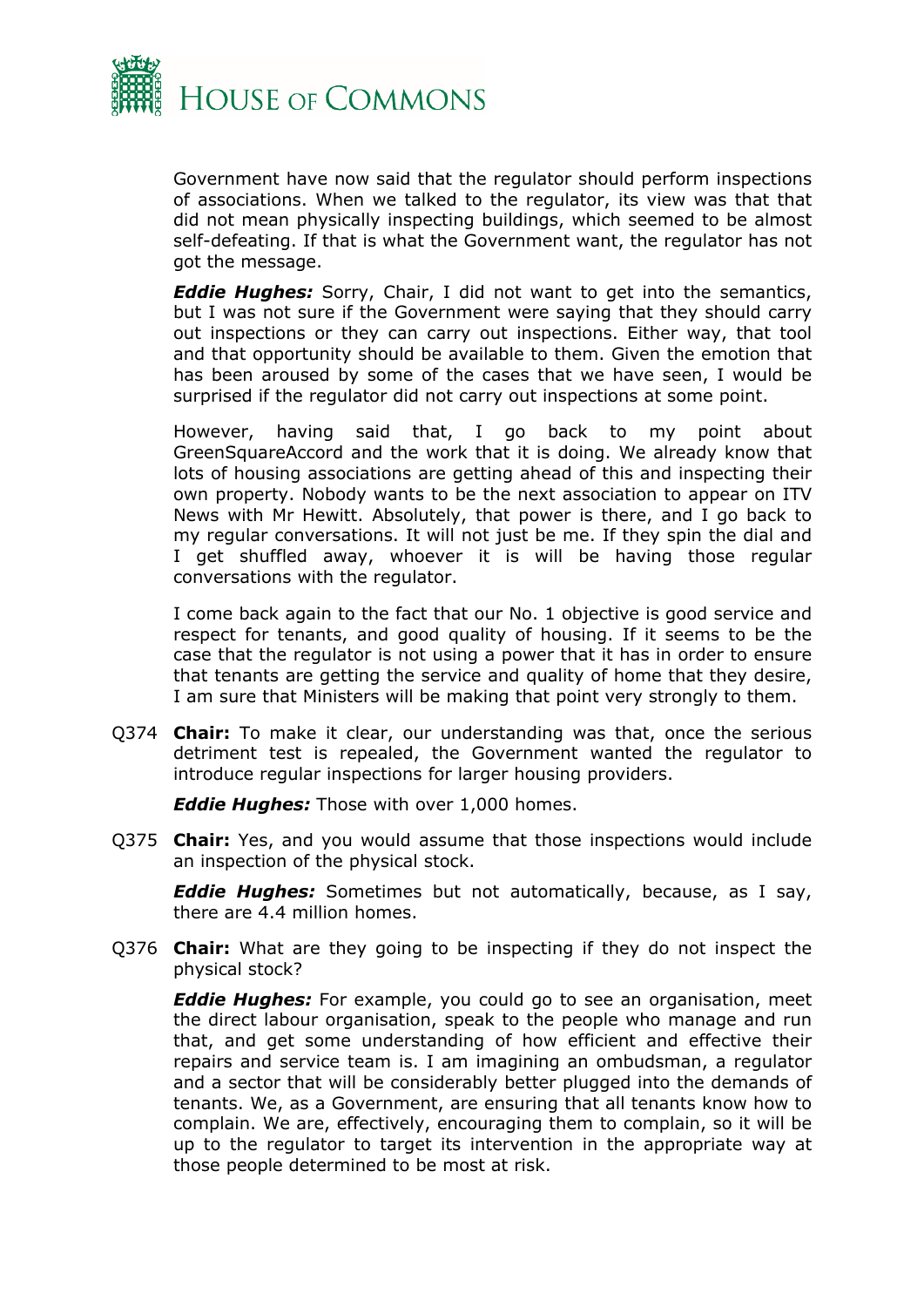

Q377 **Chair:** So they should be going in and doing physical inspections of those associations where there have been most complaints.

*Eddie Hughes:* On a risk-assessed basis, I would say that that is probably the case, but context is everything. Let us say, for the sake of argument, that Clarion has 120,000 homes. How many homes do we think the regulator should physically inspect in order to assure itself that Clarion is doing a good job? You could visit 95,000 homes and find not a single problem, and yet, in 25,000 homes, there could be significant problems. Surely, nobody is suggesting that the regulator visits 120,000 of Clarion's homes.

Q378 **Chair:** What I would suggest is that, if a quarter of its homes are not fit to live in, a survey of 500 of them will probably find that out fairly quickly.

*Eddie Hughes:* A random 500.

Q379 **Chair:** Yes. Why not? Or looking at where the complaints come from within that organisation. There are ways to determine it, but, in the end, surely, if you are getting complaints of a significant scale from an organisation, the regulator ought to be proactively going in and doing checks, should it not?

*Eddie Hughes:* If that is appropriate, yes.

Q380 **Chair:** Do you think, as Minister, it would be appropriate?

*Eddie Hughes:* There might be other ways of identifying this. Yes, I would suspect that they will have to visit some properties, but there might be other ways of reassuring themselves or going in and advising associations on how to address a particular problem, without the need to visit many properties.

Q381 **Chair:** What other ways? The cavalry is coming from the left of you, Minister.

*Nick Burkitt:* The regulator has been clear that it absolutely recognises that it needs to listen to tenants, and that their voice must be heard in whatever the process is. Also, this process has not been designed and there will be lots of consultation on it over the next year or so, so that these things can be decided. We are not defending a system that is not doing something. They absolutely realise that they do not want to take the word of senior managers at face value. They need to find ways of checking what is really going on and listening to tenants, as the Minister says.

Q382 **Chair:** So a consultation on how this will work in practice is coming, which we can have a look at.

# *Nick Burkitt:* Yes.

Q383 **Ben Everitt:** I want to build on the point that Nick just made. In the spirit of the Committee supporting the future design of an inspections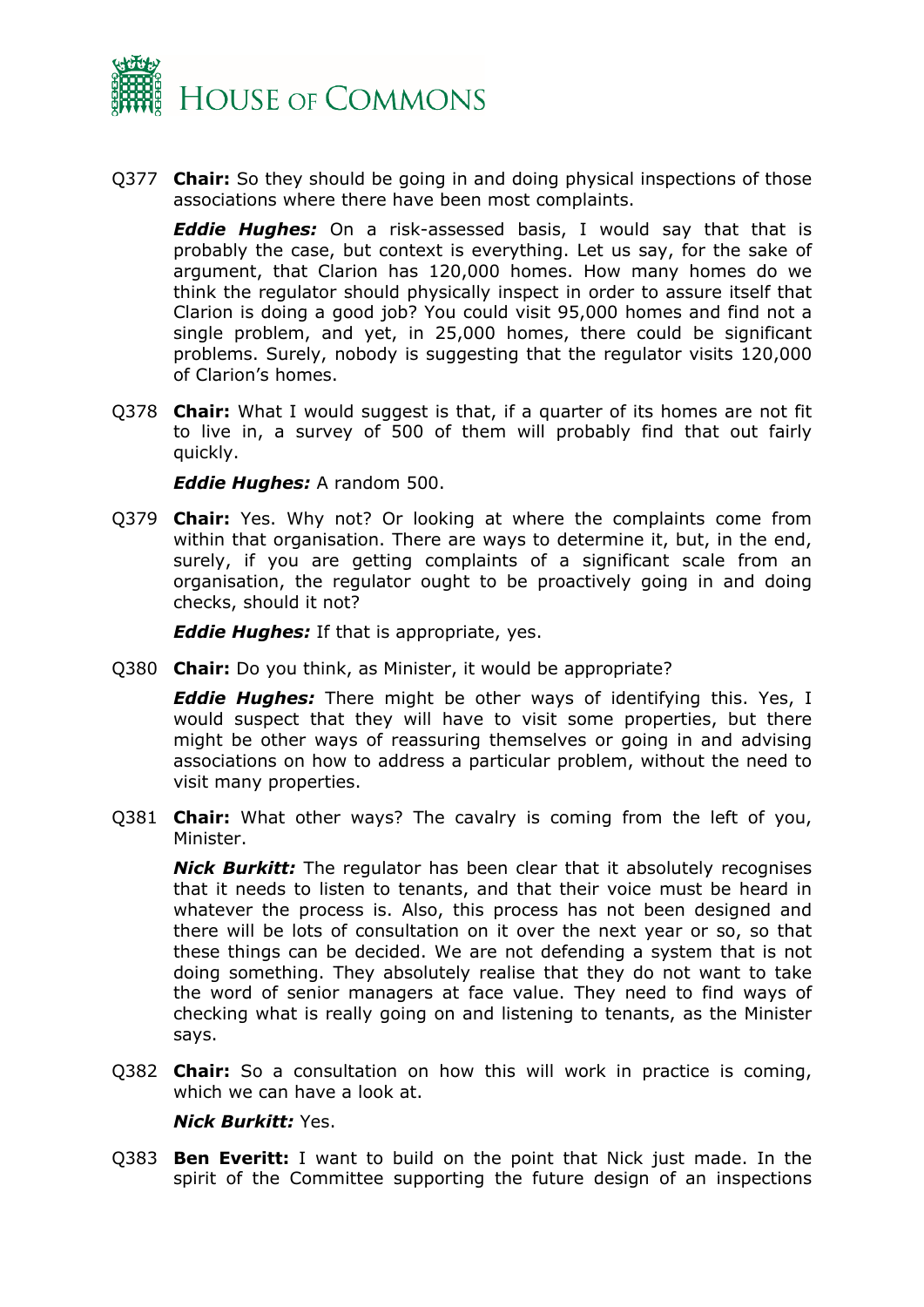

programme, the analogy that I am reminded of is when planes were coming back during the second world war with holes in, and the allies were looking for places on the planes to reinforce them. The original idea was, "Well, if they've got holes there, let's put extra armour on the plane there." Suddenly, they realised that the planes that did not come back were the ones that were shot elsewhere.

Thinking along similar lines, if you are getting plenty of complaints coming in, you know that that is a good place to inspect. Similarly, if you are getting precisely zero complaints, we need to make sure that there is a mechanism for that also triggering an inspection. The reason I suggest this is that we have heard, as a Committee, from several tenants groups that there have been cultures of covering up and bullying in particular areas. Therefore, we would want assurances that there is a mechanism for looking where we cannot see and where we are getting no information. Recognising that Nick says it is not a programme that has been fully designed, I wonder if we could chuck that into the mix.

*Eddie Hughes:* I think Nick's cavalry approach of riding to my rescue is an appropriate one, and we will certainly be looking at it.

Q384 **Ian Byrne:** Minister, you have a real rose-tinted view on life. I have noticed that before. You have come in and done it on many occasions. You talked about the regulator going in and speaking to the top officers within a group. We have heard—Ben alluded to it—that in Clarion and other groups, there was systemic cover-up right through the operation, on a huge scale. We could not understand why they did not go in at that time.

I was delighted by what you said earlier about respect for the tenant, but the tenants were crying out and not getting listened to. There has to be a way—resident sampling, perhaps—of getting right into the heart of that. I certainly would not say that getting into the heart of it is speaking to the top officers of that administration, who paint a rose-tinted picture—they did that here in the Committee as well—and it is obviously not happening on the ground. I do not think that we would accept that in schools or hospitals, so why should we accept it in social housing?

*Eddie Hughes:* You make an excellent point. To clarify, once the regulator has arrived, that will have been on the basis of a number of complaints, investigation, photos and so on. It will already have some evidence, but I completely accept your point.

With regard to your "rose-tinted" comment, you are probably right. I take an overly optimistic view of the world sometimes, but this is partially informed by the fact that I have seen a very positive response from the sector in advance of the legislation. That does not mean that I will be fooled by that. I will be taking on board your comments.

Q385 **Chair:** Finally from me, the Government are going to lift the cap on fines so that, for really bad examples, unlimited fines can be implemented by the regulator. The regulator has indicated to us in evidence that it does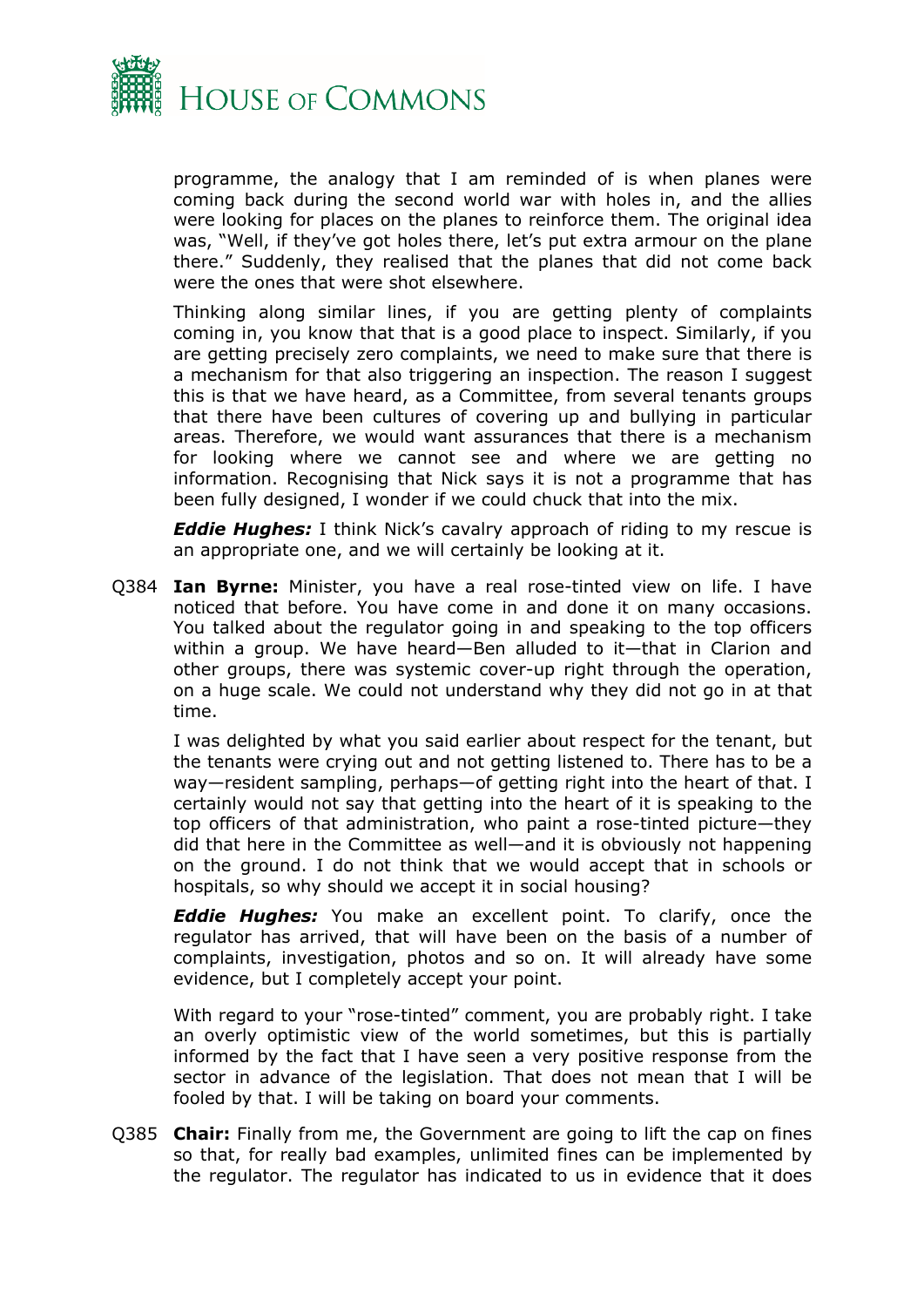

not like fining not-for-profit organisations, but it is indicating that it probably will go hard at for-profit organisations in the sector. Do you accept that that would be a fair way for the regulator to act? Indeed, would it be legal to take different approaches to fining organisations depending on their legal status?

*Eddie Hughes:* On the one hand, I guess I at least understand the motivation behind that suggestion, which is that, if you are talking money off a not-for-profit provider, all you are doing is taking away money that it might otherwise use to support tenants, build new houses and so on. Similarly, if you are only going to fine the for-profit providers, my recollection is that they have numbers of units—homes—in the tens of thousands, maybe even fewer than 20,000, very small numbers, whereas you have millions of not-for-profit housing associations running the rest of it. That would seem disproportionate and irrelevant for a few reasons.

By the same token, back to my point about the need for the regulator and the ombudsman, I would like to see a world where they do not need to levy a fine. We need to have pushed them and determined that they have improved their performance as much as possible before we get to that position.

Back to the point that Ian made, things like the tenant satisfaction measures that the regulator has been consulting on are going to help us to hear from tenants themselves about how their association is performing and make a comparison with others. Through the national tenants group that I will be setting up, which I will be hearing from, there will be the opportunity for us to hear the views of tenants as well.

On the one hand, we are allowing them those fines for a reason, and I do not doubt it will be necessary for them to deploy them at some point in the future. However, if we get to that position, it demonstrates that there has been a failing or a less than perfect implementation of what we are hoping to achieve from the legislation.

Q386 **Chair:** The Government are lifting the cap for a purpose, presumably.

*Eddie Hughes:* We are, of course.

Q387 **Chair:** Do they expect the regulator to fine all the types of housing association, not-for-profit and for-profit?

*Eddie Hughes:* I would not expect it to differentiate between the two.

Q388 **Chair:** That is different from what the regulator said to us.

*Eddie Hughes:* As I say, given the proportionality and the fact that 95% of the sector is not for profit, that would seem like an odd approach.

Q389 **Kate Hollern:** Currently, registration with the regulator is voluntary for private providers. Why is it not compulsory?

*Eddie Hughes:* I guess we feel that they are motivated by the benefits of registering and therefore—I will go back to my 4.4 million homes—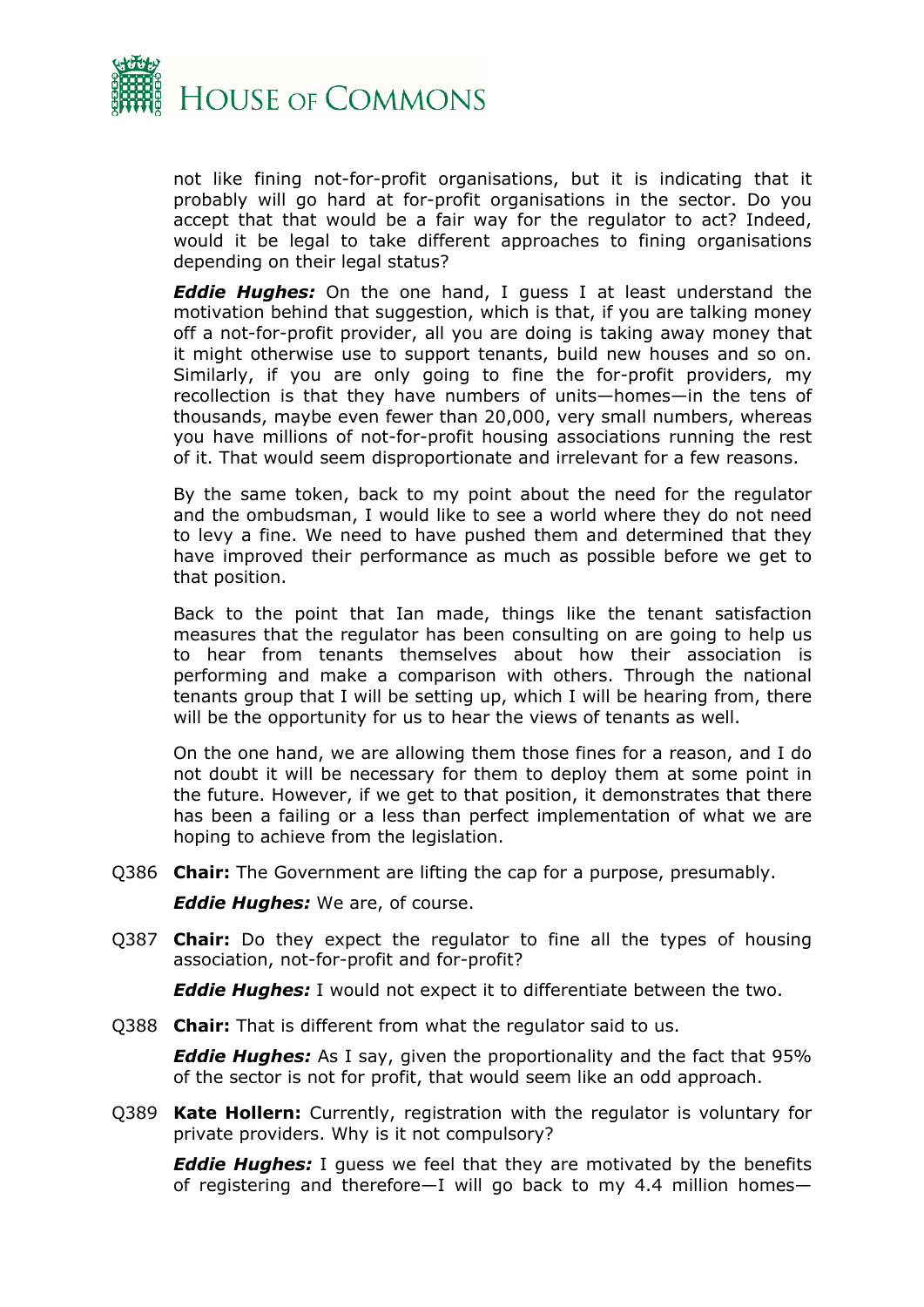

clearly most of them register. When you think about the benefits of registering, there is a very good reason for them wanting to be on board.

If, for the sake of argument, you want to borrow money for development, and you are registered and therefore regulated, organisations like Standard and Poor's, which takes a very positive view of the sector because of the level of regulation that it has from the regulator in terms of governance and viability, feel that lending money to people who are regulated by the Regulator of Social Housing is a safe bet. People who want to develop at scale are likely to see that they are going to be able to borrow at a preferential rate if they are part of a regulated sector and therefore that is what draws them into it.

Other things that draw them into it are with regard to being able to develop section 106 properties. There are benefits of being regulated that make it very appealing. That is why people tend to be regulated. It feels to me that it is a very small number that are not.

Q390 **Kate Hollern:** I am not quite sure of the number, but if we are going to be tenant-focused, any provider of a home should be regulated, surely.

*Eddie Hughes:* There will be other ways that people will be able to keep an eye on the quality of product that they provide. There will be other ways for them to complain, for example. Proportion is everything in the discussion we are having. By far the greater majority of providers are registered and there is very good reason for that.

Q391 **Kate Hollern:** That does not help if you are a tenant with a nonregistered provider, does it?

*Eddie Hughes:* There will be other ways for them to complain and make their case.

Q392 **Kate Hollern:** Can you give me an example, please?

*Eddie Hughes:* If we are thinking about, for example, private providers, through the housing ombudsman.

Q393 **Kate Hollern:** That probably needs exploring a bit further, does it not? When we spoke to the regulator, he told us that it might be because mandating registration could result in the sector being classified as part of the public sector, which would push its debt on to the Government's balance sheet. Do you think that that is part of the reason?

*Eddie Hughes:* That is an interesting point and one that the Government would be keen to avoid. Whether that is solely the reason, I do not know. I would see the merit of that argument. Let us put it that way.

Q394 **Kate Hollern:** Does that mean that there is a risk of inadequate providers being unregulated?

*Eddie Hughes:* I guess that the honest answer is that, to a degree, yes, that is possible.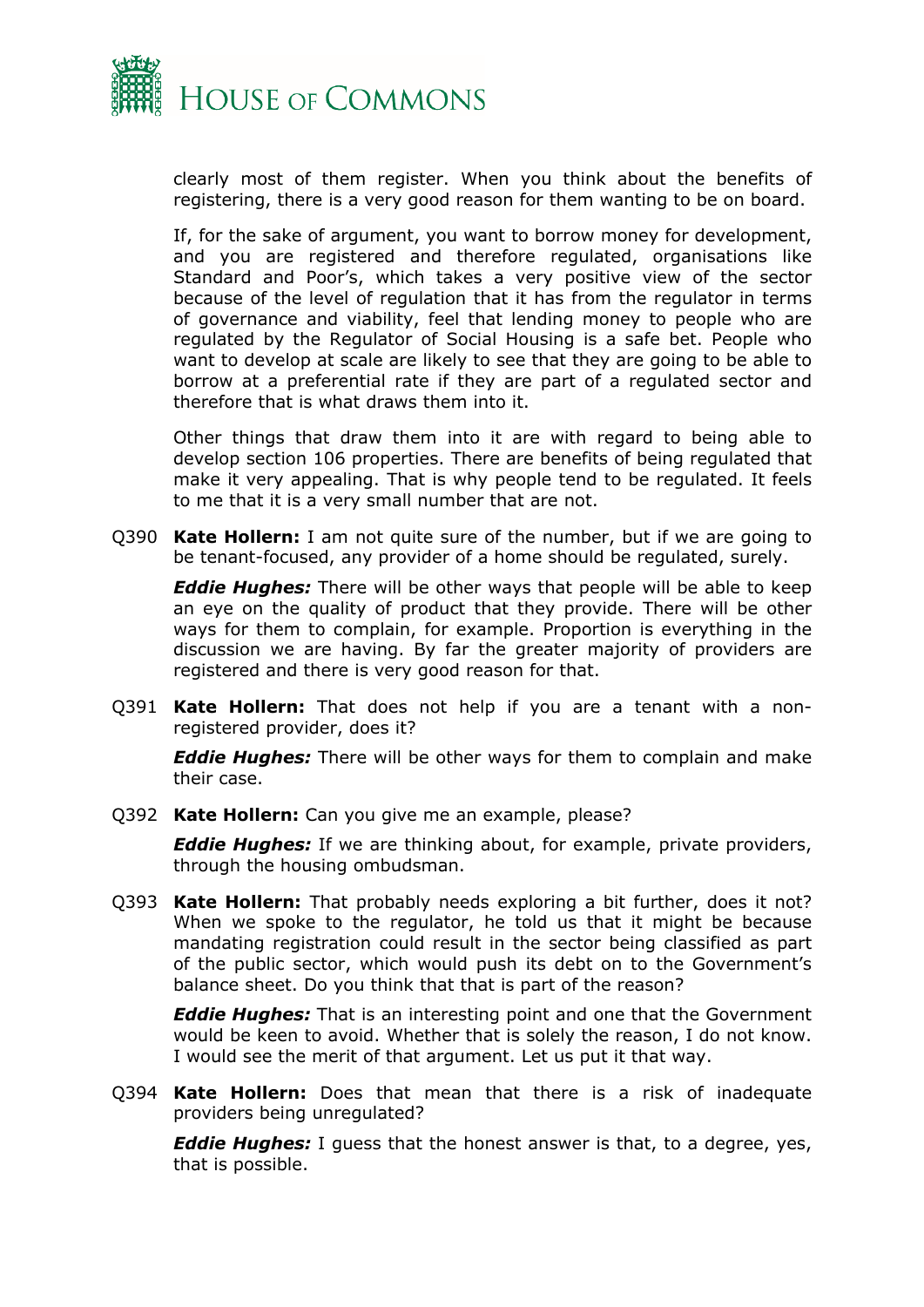

Q395 **Kate Hollern:** That takes us back to even more tenants being left out.

*Eddie Hughes:* It takes us back to proportionality, I suppose. Should the Government take on, if I am remembering correctly, tens of billions of pounds'-worth of debt for a relatively small number of homes? That would seem like a disproportionate approach for the Government to take.

Q396 **Kate Hollern:** Why would the Government be taking on the debt?

*Eddie Hughes:* If they become overly regulated, they are effectively governed by the Government.

**Kate Hollern:** That does not make sense.

Q397 **Chair:** There are lots of bodies that are regulated in this country. Financial services organisations and energy companies are regulated. They are not part of the public sector. Just because an organisation is regulated, it does not bring it into the public sector for public sector borrowing requirements, does it?

*Eddie Hughes:* I can only tell you my understanding of the situation.

*Nick Burkitt:* A few years ago, the social housing sector was classified and then declassified, partly because there were assurances that it was not fully regulated and therefore was at arm's length from the Government.

Q398 **Chair:** Many organisations in the social housing sector are regulated. Being regulated does not bring them into the public sector borrowing requirement, does it?

*Eddie Hughes:* That is because we do not insist on regulation.

Q399 **Chair:** It might be interesting to get some further advice on that.

*Eddie Hughes:* The point that has been made is a factual one. It was previously on the books and then it moved off them. That is one of the factors that determined it.

Q400 **Ian Byrne:** Can we have a response in writing to that? I am a bit confused.

**Chair:** It might be helpful if that could be set out. It is quite an important point, but a very technical point, we understand.

**Ian Byrne:** It is very important.

*Eddie Hughes:* We will do, indeed.

Q401 **Kate Hollern:** Where a registered provider also provides care services, the regulator regulates only the housing provision. It would seem to me that care services are almost ignored and probably not properly regulated at all. Do you see that as a problem?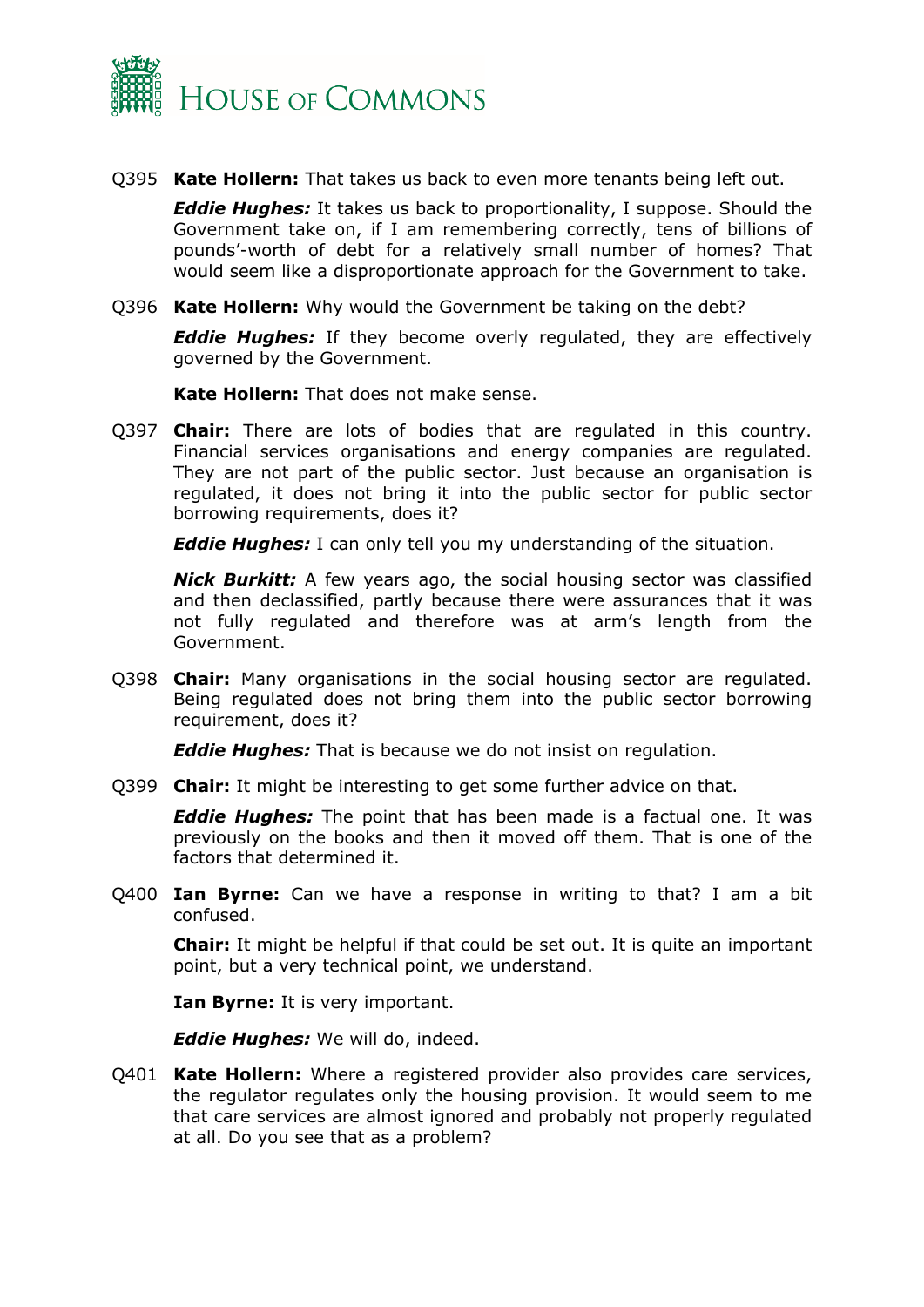

*Eddie Hughes:* I do not, but that is probably based on my personal understanding of how it works. For example, my understanding is that the regulator has made interventions in a number of providers of the type you describe. It has previously, for example, insisted on placements on boards to make sure that a board had the professional competence to handle the care element of that service.

I feel that the regulator has regulated appropriately and those interventions with regard to placement on boards have helped improve the professionalism of the running of the organisation. I personally do not see a problem, unless there is a specific case that you would like to highlight to me, and I would be happy to look into it and write back to you.

Q402 **Kate Hollern:** You do not see a problem that the care provision is almost unregulated.

*Eddie Hughes:* I do not think that it is unregulated. It is regulated by the Regulator of Social Housing.

Q403 **Kate Hollern:** What about the care element?

*Eddie Hughes:* In terms of looking at the overall management of the organisation and making sure that the board has people who are appropriately qualified and experienced to check on the governance of that organisation, it does that appropriately. There have been examples of the regulator making placements on boards. I cannot think of a case that has been in the news where there have been problems, but, if there are, perhaps you can tell me what they are.

*Nick Burkitt:* The Care Quality Commission regulates some care that is commissioned with housing, so that is a separate regulation by the CQC. Does that answer your question?

Q404 **Kate Hollern:** No, I am afraid that it does not. You have a sector where there is housing and additional care provided within that building, but only the housing part is regulated.

*Eddie Hughes:* As Nick has just pointed out, the CQC is responsible for some element of the care. The regulator is responsible for the overall running of the organisation, including the housing element.

Q405 **Kate Hollern:** Again, that is an example that we need to come back to, because I know that there are examples.

*Eddie Hughes:* Do you have a particular case where you think that something untoward has happened?

**Kate Hollern:** There are a number of cases.

*Eddie Hughes:* Would you be able to share those with me and we will investigate and respond to them? That would be very helpful.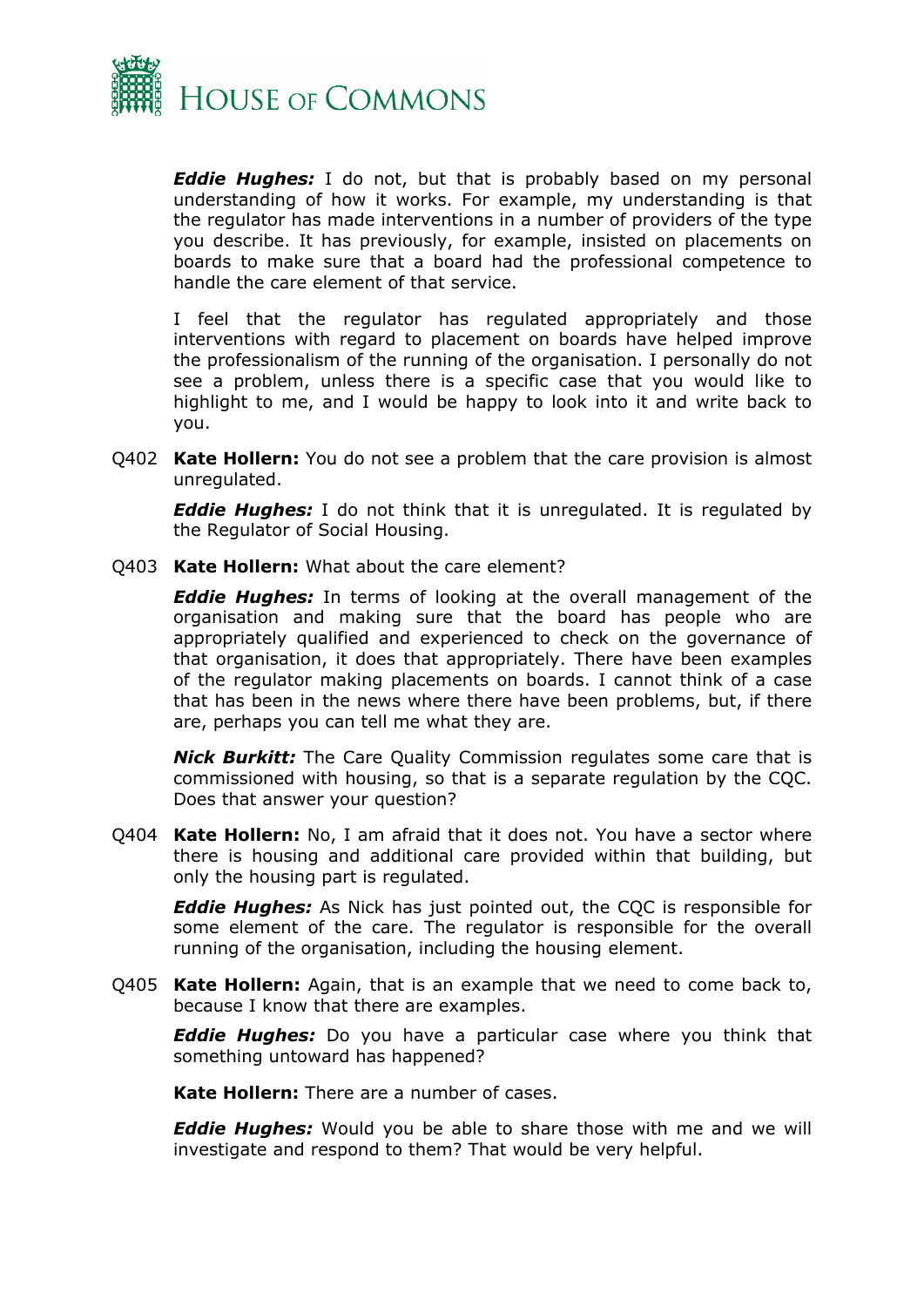

**Kate Hollern:** I will get you some examples.

*Eddie Hughes:* Lovely, thank you.

Q406 **Chair:** Minister, Kate Hollern asked you about complaints and where tenants go if the organisation they are a tenant of does not register and is not regulated, and you said the housing ombudsman.

*Eddie Hughes:* Have I made a mistake there, Chair?

**Chair:** I do not think that a private provider has to be part of the housing ombudsman service.

*Eddie Hughes:* No, but they can, and it is my understanding that some of them are.

Q407 **Chair:** Yes, but there are those that choose not to be regulated and are not part of the housing ombudsman service. Where does the tenant go to then?

*Eddie Hughes:* I do not know the answer. We are talking of a fraction of a fraction of a fraction of the sector, given the fact that the greater majority of it is registered and therefore regulated, or can be members of the housing ombudsman and report to it. We are talking about a very small number of homes.

Q408 **Chair:** If you are one of that small number and have nowhere to go, it is a big problem for you, is it not?

*Eddie Hughes:* It is a problem.

**Kate Hollern:** My point was that it may be a small percentage, but that could be a significant number of homes that are completely out of the loop.

Q409 **Ian Byrne:** It could be thousands of homes. Have you done the work on that, with regard to how many are not under any regulation? Do we know how many people we are talking about? We are talking about people's lives here. A poor home can knock 30 years off your life.

*Eddie Hughes:* I am sorry to say that we do not know the answer, but we will come back to you.

Q410 **Ian Byrne:** Do you have that, though? Has the Department actually done that work?

*Eddie Hughes:* I do not know; that is the honest answer.

Q411 **Chair:** Do you know someone who knows?

*Eddie Hughes:* Fortunately, I have a bunch of civil servants who will be able to do that work for me.

**Ian Byrne:** I should hope so. This is deadly serious.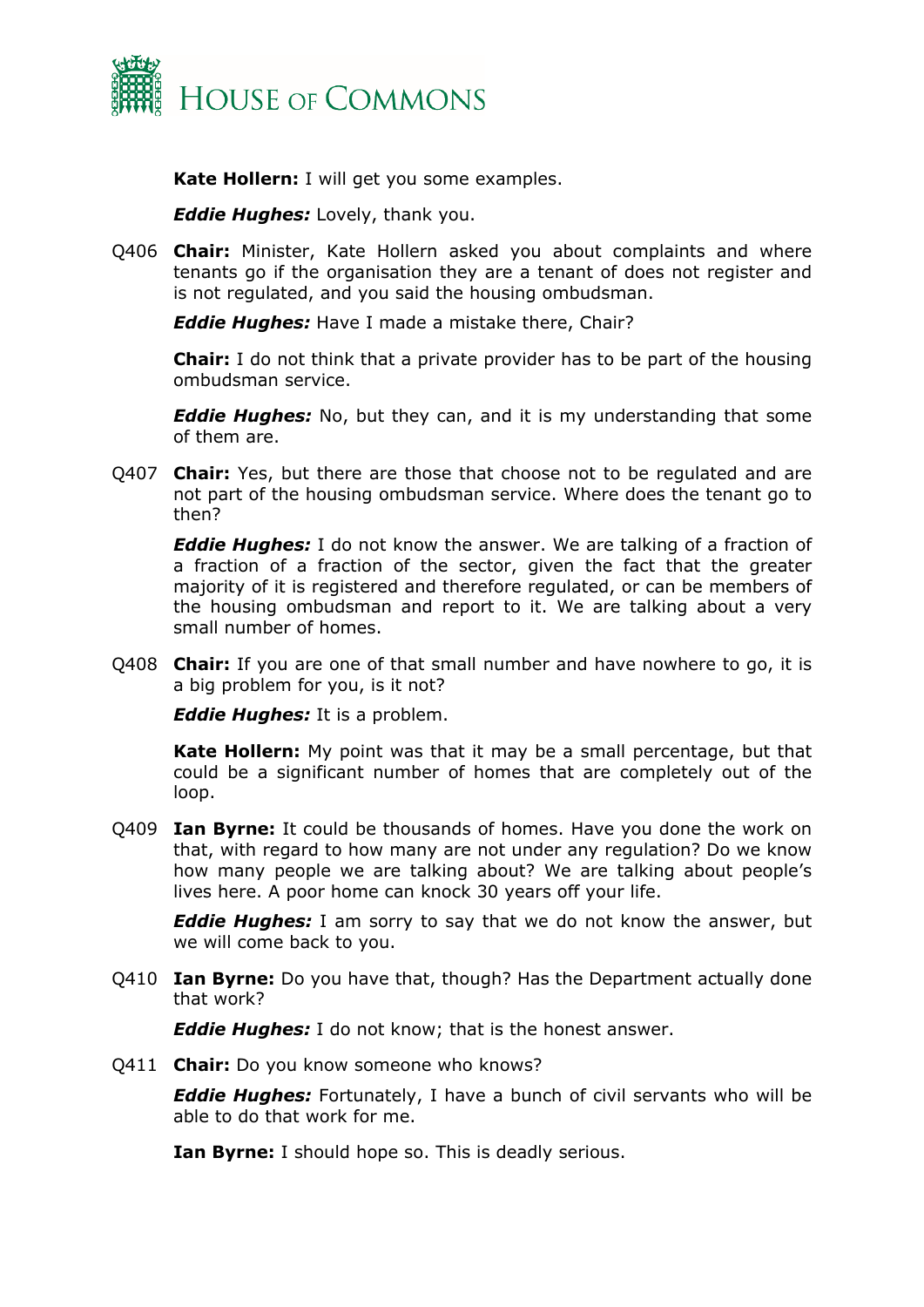

*Eddie Hughes:* Ian, I am not being in any way flippant about this case.

Q412 **Ian Byrne:** No, I know, but it is so serious. We know that 30 years can be knocked of your life. This is a huge issue, so we need to know how many people are not under regulation. Potentially, those outfits can get away with people living in slums.

*Eddie Hughes:* That is why I say that you can be reassured that there is the Regulator of Social Housing and the ombudsman. The thing that draws people in, if they want to develop at any sort of scale, is to be regulated. Even if they are just ruthless commercial entities that want to exploit people, they are going to be able to borrow at a preferential rate if they are registered. Given the fact that the focus will be on providers over 1,000, maybe they would feel that it would be appropriate. Anyway, we will investigate that and come back to you.

Q413 **Darren Henry:** Minister, I welcomed your opening remarks where you said that tenants should be treated with respect. One of the biggest criticisms we have of the social housing sector is that housing providers do not listen to tenants or involve them in decision making. This was brought up in the Government's Green Paper, where it partly assumed that a stigma was attached and that could be part of the reason, and said it would do something to address it—but when the White Paper came along, it was barely mentioned. Is there a stigma attached to being a social housing tenant? Does this go some way to explaining some of the instances we have had of poor quality? If so, what are you doing about it?

*Eddie Hughes:* I am very sorry to say that certainly sometimes people are not treated with the respect they deserve because of the tenure of the housing that they occupy.

I had a particular incident when I was at YMCA. We had a 70-bed hostel and we had some workmen in to do some work. I was showing them around and telling them what we expected them to do. The workman I was showing around made some comment about the fact that I said that the shower facilities needed to be replaced. He said, "Surely it's better than being on the street though." I said, "Are you suggesting that, because people have slept on the street, they don't deserve to have appropriate facilities now that they're housed by the YMCA? How on earth does that work?" He's like, "No, no, no, mate, I didn't mean that. I didn't mean that," very quickly trying to row back from a very clear prejudice that he had already demonstrated, as far as I was concerned.

It goes back to that point. Everybody, regardless of tenure, deserves a safe and healthy place to live. We need to make sure we deliver that.

# Q414 **Darren Henry:** How will you be doing that?

*Eddie Hughes:* I personally think that the measures we are introducing in the Bill, in terms of strengthening the regulator and so on, are fundamental to that. There are two things, at opposite ends of the same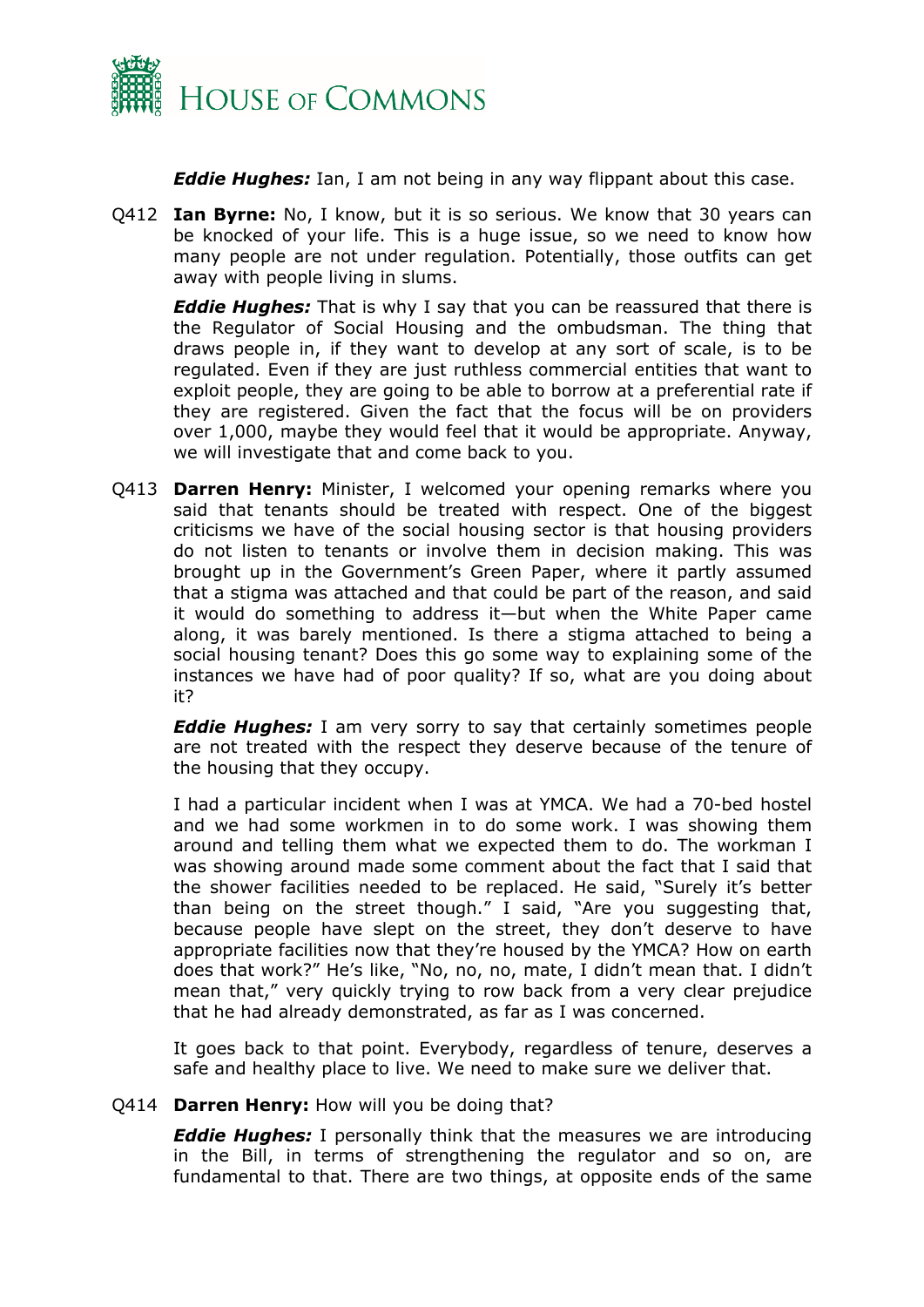

spectrum for me. We are turning up the residents' voice, by making sure that they all understand how to complain and how to escalate that complaint if they do not get an appropriate response.

Last summer, I visited a number of housing providers. One of the amazing things to have come from the pandemic is the fact that we are all using hybrid connectivity in a way that we never did before. Teams and Zoom existed long before coronavirus rode into town, yet now we have all become accustomed to using them. When I was visiting housing associations during the summer, I was attending Teams or Zoom meetings with their tenants to be able to speak to them.

Sometimes it is hard to get people, particularly if they have care responsibilities and so on, to travel some distance to an office and assemble, get their tea, then spend an hour and travel back home. Instead, people can dial in via Teams, in the comfort of their homes, and contribute their feedback for improving the running of that association. When the meeting is over, they can switch off the machine and go back to watching "EastEnders".

It is not just the work that we are going to be doing as a Department, in terms of listening to the tenants' voice. It seems to me that those associations that I have visited during the summer are taking full advantage of this hybrid connectivity and maximising their opportunity to hear feedback from their tenants.

There are two things. We are turning up the tenants' voice by making sure that their concerns and complaints are heard, but we are also enhancing our opportunity to listen to them through the various means that we are developing. It is fundamental to me that, once we have introduced these measures, we should be seeing a much greater parity in the treatment that people receive, regardless of tenure.

I will say that, certainly given my experience of providers locally in Walsall and the west midlands, we need to be developing sites that are tenure blind. You do not want to see people developing houses on a site and having one specification for the social rented and another that is for the purchaser. We should be making sure that everybody gets a very good standard of property.

Q415 **Darren Henry:** The Government have recently announced the establishment of a social housing quality resident panel. They talk about that panel meeting at least three times a year and say that it will have to meet at least six times, but they do not make it clear whether that is the limit of it—whether this is something that will be enduring, or whether it will be wound up at some point in the future. Is that a permanent feature?

*Eddie Hughes:* In terms of being prescriptive from the outset about the fact that it is going to continue in perpetuity, we want to see a few things. Let us demonstrate that it works effectively. Let us make sure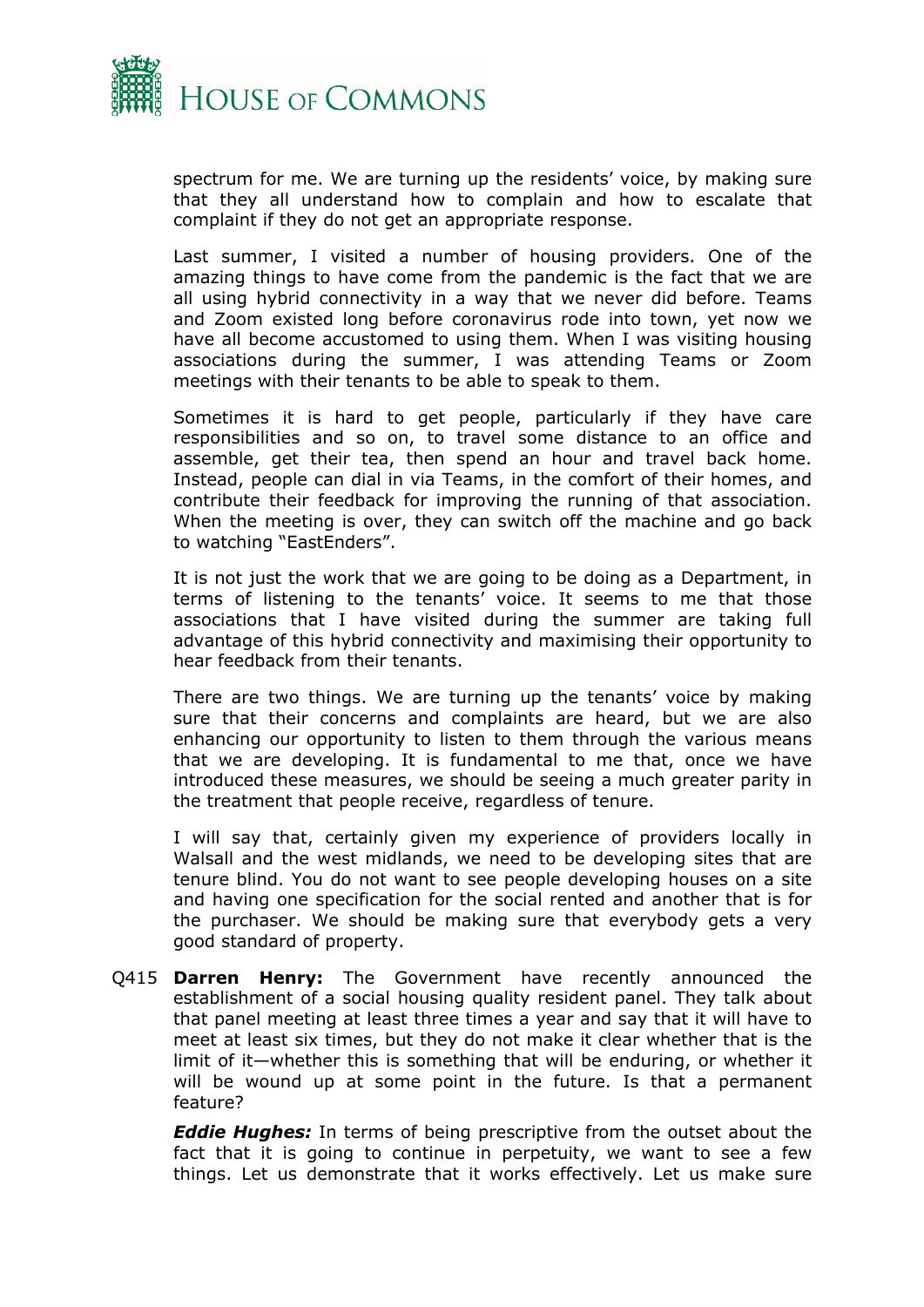

that tenants are feeling that there is value in it for them, in terms of "they say, we do". We need that interaction between us as a panel.

If everybody sees the merit and benefit of it, that is what will ensure its continued use, rather than a Government Minister saying today, "No, we are going to carry it on for five years." Nobody is going to want to carry it on if the tenants stop turning up or stop contributing because they do not feel that it is delivering on their expectations. That is what we intend to do.

This is one of those things where, as a Minister, I am genuinely excited about being the Minister responsible for this legislation. Because of the background that I had before I came to Parliament, I have the opportunity to deliver on and change some of the things that I saw were wrong previously. I am very excited about that panel and very keen to make sure that those tenants who contribute to it feel that there is real merit and real value in it for them.

Q416 **Darren Henry:** The Committee went on a visit last week to have a look at some social housing in Croydon and Lambeth councils. It struck me that some of the rooms that we went to have a look at had reasons for environmental health to come in, make an assessment and do something about it—in repair, smells, sounds, flood damage and so on. But they would not be able legally to issue a notice on themselves, because it is run by the councils. I do not know whether you can comment on that. That seems to me to be something that just does not work. It is dysfunctional.

*Eddie Hughes:* One way or another, we will need to find a way to address that and ensure that repairs are carried out and the level of accommodation provided is at an appropriate standard. One way or another, we will be ensuring that happens through this legislation.

Q417 **Chair:** To clarify, there is no reason why council environmental health officers cannot go into a housing association and issue notices, is there?

# *Eddie Hughes:* No.

Q418 **Chair:** Although, formally, you cannot issue a legal notice against yourself, they could go into council-owned stock and issue a non-legal warning to say that they have concerns about the state of the property.

#### *Eddie Hughes:* Indeed, yes.

**Chair:** That is perfectly proper as well. Okay, thank you for that clarification. That is helpful

Q419 **Andrew Lewer:** The regulator's home standard, which is one of the consumer standards, requires all social housing to comply with the decent homes standard. The decent homes standard is widely thought now to be out of date, for various reasons, so the Department is consulting on what changes to make to it. That review is due to conclude in the summer. Can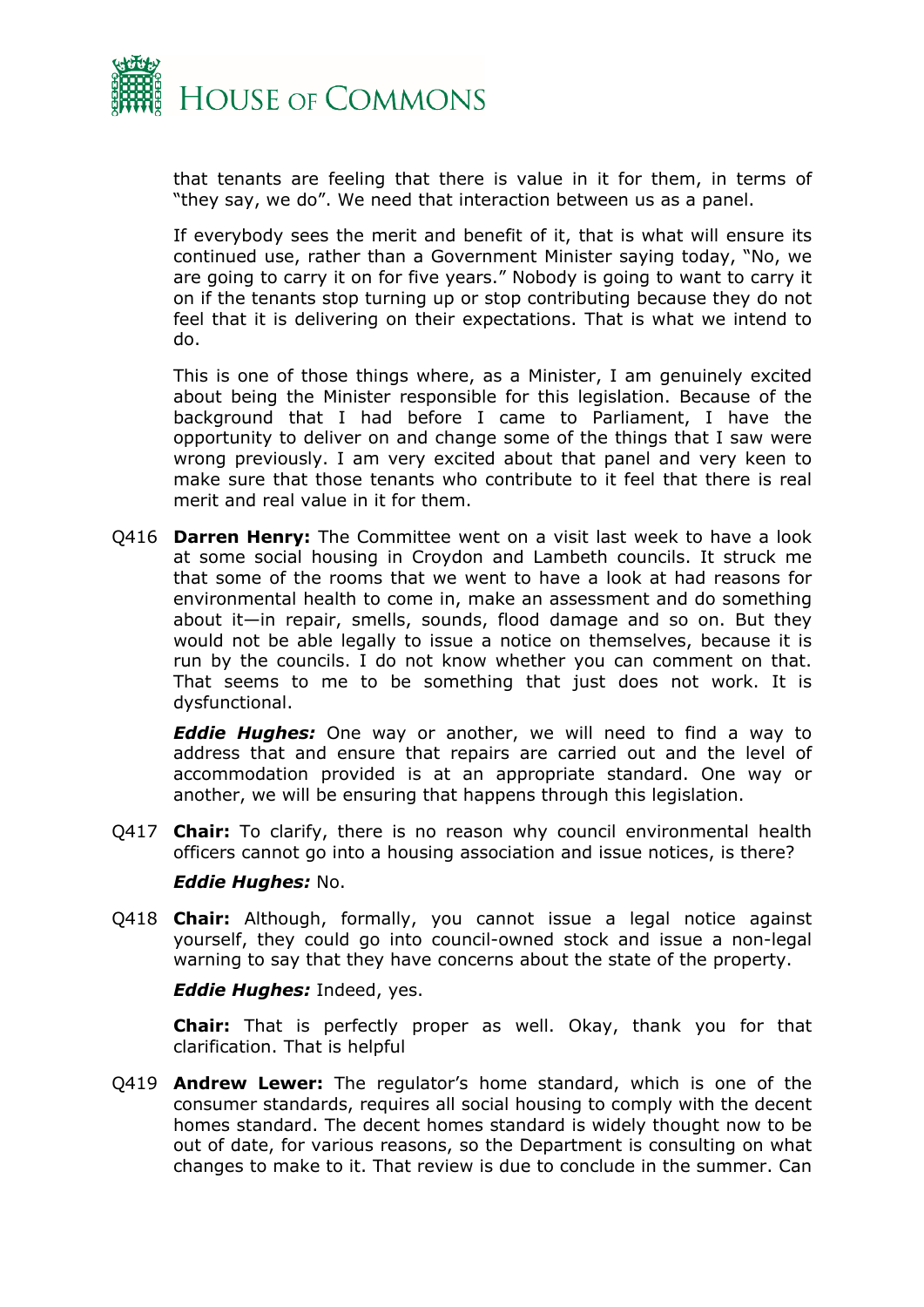

you give us some ideas of what changes you expect to be making and when, as a result of receiving that information, the new standard is going to be implemented?

*Eddie Hughes:* First and foremost, we need to let the existing work continue and then focus on the findings, and then whatever conclusion we came to about what changes might be necessary would need to be consulted on. Fundamentally, the thing we are going to be concerned about is the thermal comfort element and making sure that that is aligned with net zero objectives in the long run.

Q420 **Andrew Lewer:** Part of that thermal comfort priority—or heightened priority—is to have all social homes upgraded to EPC band C by 2028 or 2030. That was the thinking. Is that the goal? Is that going to happen— 2028?

*Eddie Hughes:* There is a shared responsibility for this element between us and BEIS, another Government Department. I do not want to pre-empt whatever the consultation might say in terms of the changes. We will be working very closely with BEIS to come up with appropriate solutions in a timely manner.

Q421 **Andrew Lewer:** Without pre-empting all the changes to the decent homes standard, there must have been some particular areas of the DHS that the Department was concerned about for it to want to consult and change it in the first place. What sorts of areas were they?

*Eddie Hughes:* I guess that, when you have had something that has been in place for a considerable period of time, you want to review it to see that it is fit for purpose.

*Nick Burkitt:* It is partly about making sure the existing standards are up to date. As you say, the energy efficiency one is the main one that people have raised that needs changing. We can find more information if that is helpful.

Q422 **Andrew Lewer:** Do you see what I am getting at? Everything gets looked at from time to time, but, in preparing what you are consulting about, there must have been some areas and feedback before the official consultation that you had already been alerted to as needing looking at and sharpening up. Thermal is one. Were there any others particularly?

*Eddie Hughes:* Sorry, no.

**Chair:** We are moving on to the housing ombudsman. The Minister already referred to some of the excellent work the ombudsman has been doing.

Q423 **Mary Robinson:** The Government have recently expanded the powers of the housing ombudsman, which almost everyone in the sector welcomes, including by empowering it to publish a complaint handling code. In the social housing White Paper, the Government said that they would consider putting the code on a statutory footing to make compliance a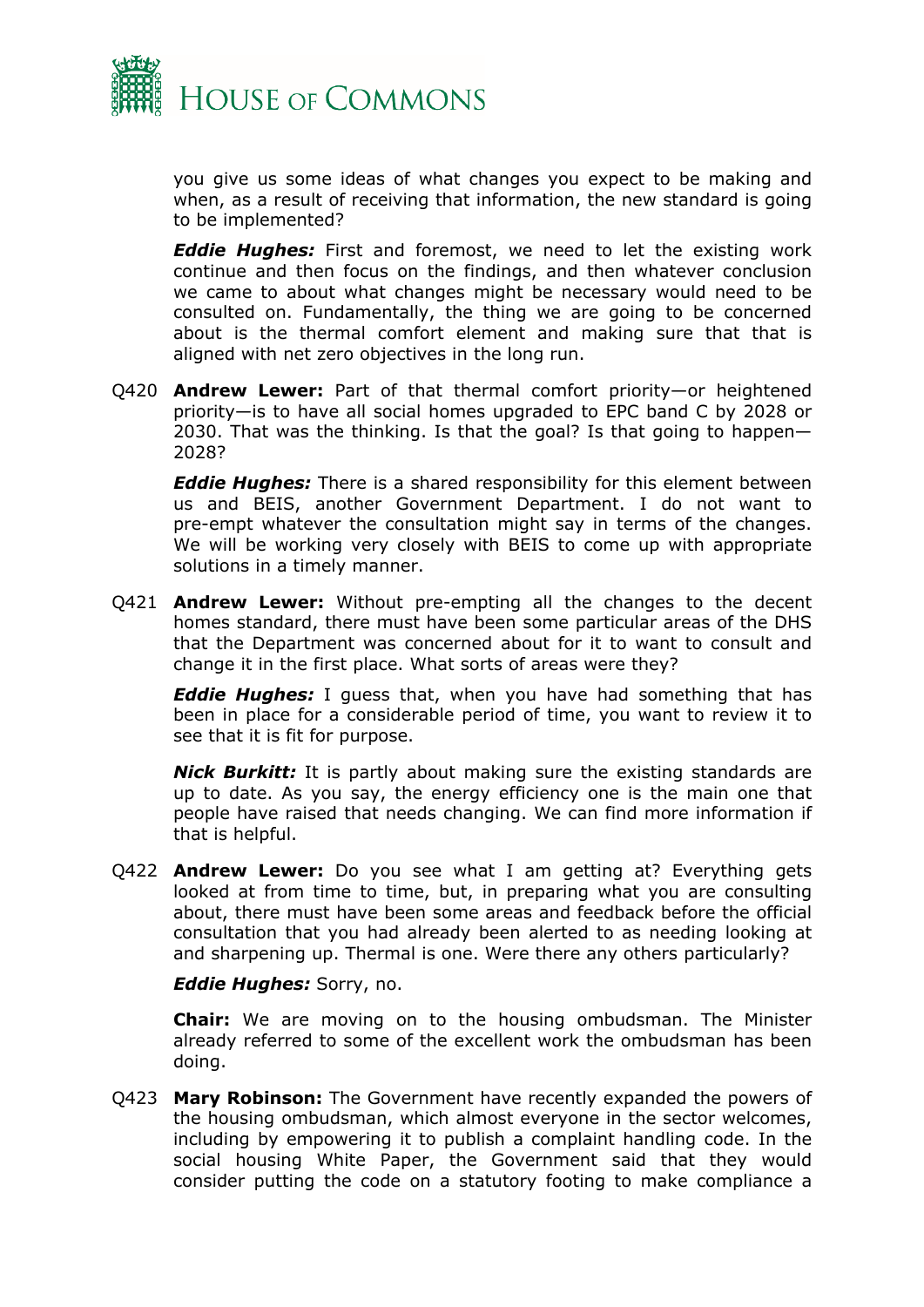

legal duty. Could you confirm that that is still your intention? If so, will you do that in the upcoming Bill?

*Eddie Hughes:* The best thing that I can do is confirm that it is still under consideration and deliberation. I could also say that I would see merit in that. I cannot pre-empt. We are still in a formative stage with some of the clauses and some of the elements of the Bill. Much as I would love to make announcements in this setting, that would be pre-emptive to say the least. I understand the point you are making and, yes, I personally see the merit in it, but there is more consideration to be made.

Q424 **Mary Robinson:** How much of a bridge is there between seeing the merit in this and actually making it happen?

*Eddie Hughes:* That is a very clever question. We need to have the case made and fully test what the implications of it would be. As I say, personally speaking, I see the merit in it.

Q425 **Mary Robinson:** The biggest obstacle to the work of the ombudsman is the lack of awareness among tenants of their rights to take a complaint to it. Other than putting the code on a statutory footing, what more can the Government do to help raise awareness?

*Eddie Hughes:* This is such a big part of it and we are spending considerably in terms of making sure tenants are aware. This is one of the things that Grenfell United is very keen on. There is an obligation on housing associations to make sure their tenants understand how to complain, but that has clearly not been as effective as it should be. The Government have invested heavily, particularly through social media campaigns, to try to heighten that awareness. That programme is ongoing.

The feedback that we have had from the first round of investment in those social media adverts has been good. I am looking around at some very experienced MP colleagues. We all use things like Facebook because we know that we can target very specifically particular age groups among our constituents, and so on. It is a very clever medium that can be used to target particular audiences, so we have been investing heavily to try to up awareness of how to complain and understanding of when complaints could be escalated to the housing ombudsman. You are absolutely right: it is one thing having a fully functioning ombudsman, but you need to have people aware of how to access it.

Q426 **Mary Robinson:** One of the issues will be that those good providers are going to be letting their tenants know all about it.

*Eddie Hughes:* You are right. How do we put it? It was an interesting conversation that we had within the Department. I was making this point—that housing associations are supposed to convey this information to their tenants—but I was rightly informed of exactly the case that you just made: "You are right, Minister. That will be the case. Good housing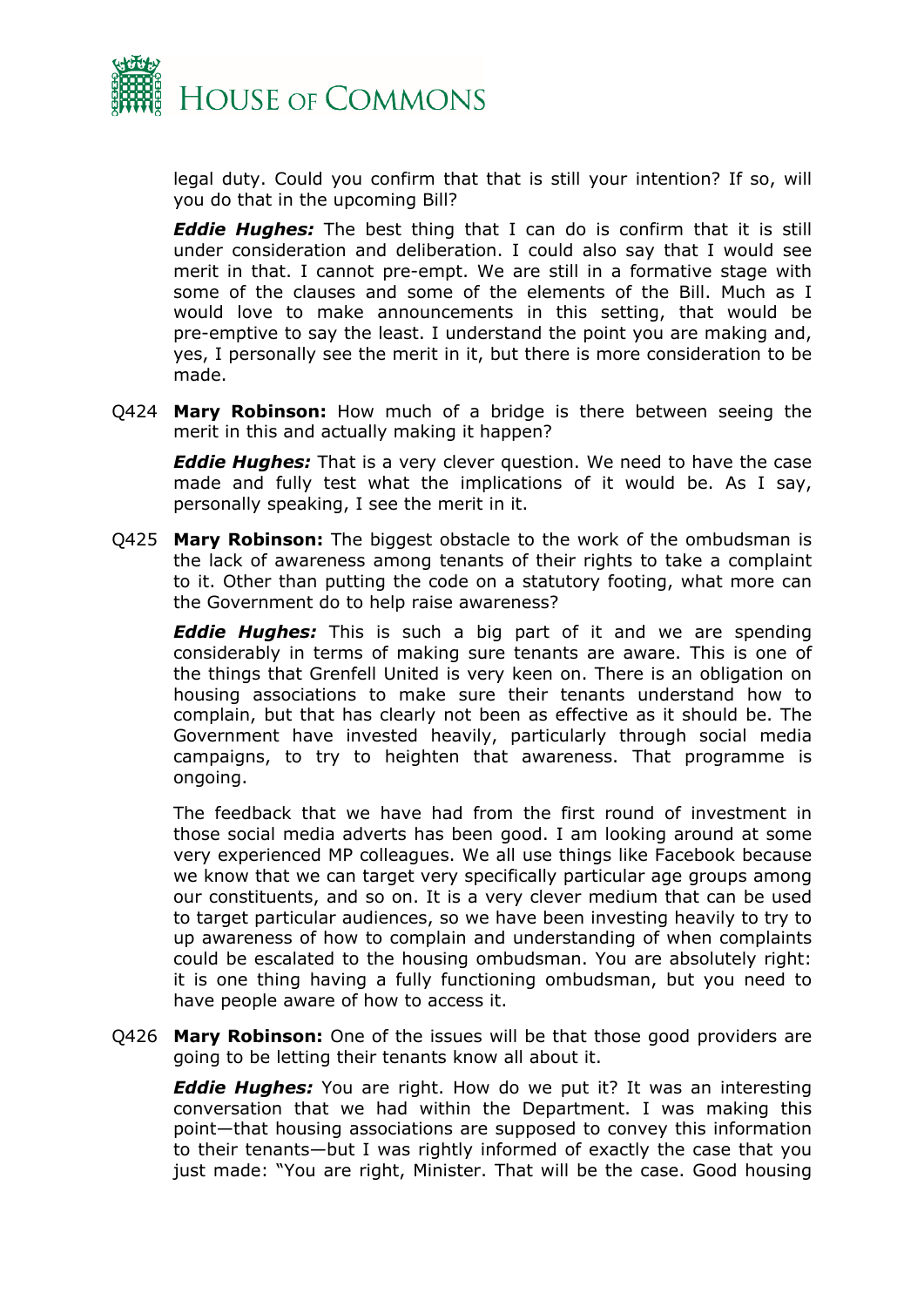

providers will of course be sharing that information with their tenants and making sure they are aware, but less good ones less so." That is why we needed to invest in the campaign. I was convinced of the merits for exactly the reason you describe.

Q427 **Mary Robinson:** Are you able to pinpoint those poor providers, where maybe more action could be taken by the Government?

*Eddie Hughes:* That is a good point. The honest answer is that I do not know, because we are taking a blanket approach to the advertising. That is a very good point. I will go back and think about that. Thank you.

Q428 **Chair:** Coming to the complaints code, we welcome the fact that further consideration is going to be given to putting it on a statutory footing. One of the problems at present, surely, is that housing providers have to selfassure that they are complying with the code. Again, it is back to the ones that are not really bothered, which tick the box and do not actually do it. I think that we can all find examples where the code has not been complied with. A tenant goes along and makes a complaint, or someone makes a complaint on behalf of them. They do not get the proper acknowledgement, an independent officer appointed to do it or the 28 day period complied with, but the provider ticks the box and says it is following the code. Should the ombudsman have the powers—and does the ombudsman have the powers now—to go in and do an investigation where there is a suspicion or some evidence that an organisation is not complying with the code?

*Eddie Hughes:* The honest answer is that I do not know, but I am suspecting, from what I have seen of the way the ombudsman operates, that it likely would go in and do that investigation, or it could. I honestly do not know, although I would say that you make an excellent case for why perhaps it should be on a statutory footing, adding to that evidence. I do not know the answer, but I will write to you on that.

Q429 **Ian Byrne:** Minister, since 2010, successive Governments have focused funding for housebuilding on affordable rent and home ownership. As a result, the number of homes being built for social rent has fallen dramatically. The Secretary of State recently said that this was a mistake, which was good, and that many of the affordable homes being built are not really affordable at all. Is this the beginning of a major shift in policy?

*Eddie Hughes:* Far be it from me to disagree with the Secretary of State. I am not crazy. It is actually a very valid point. Since Michael came to the Department, it has been fascinating to see how a Secretary of State can make the weather—how they can determine what their priorities are and make sure the Department responds appropriately. On the one hand, I would say that, of course, the Secretary of State is completely right.

As the Minister responsible for homelessness and rough sleeping, the idea of there being more homes available for social rent is certainly one that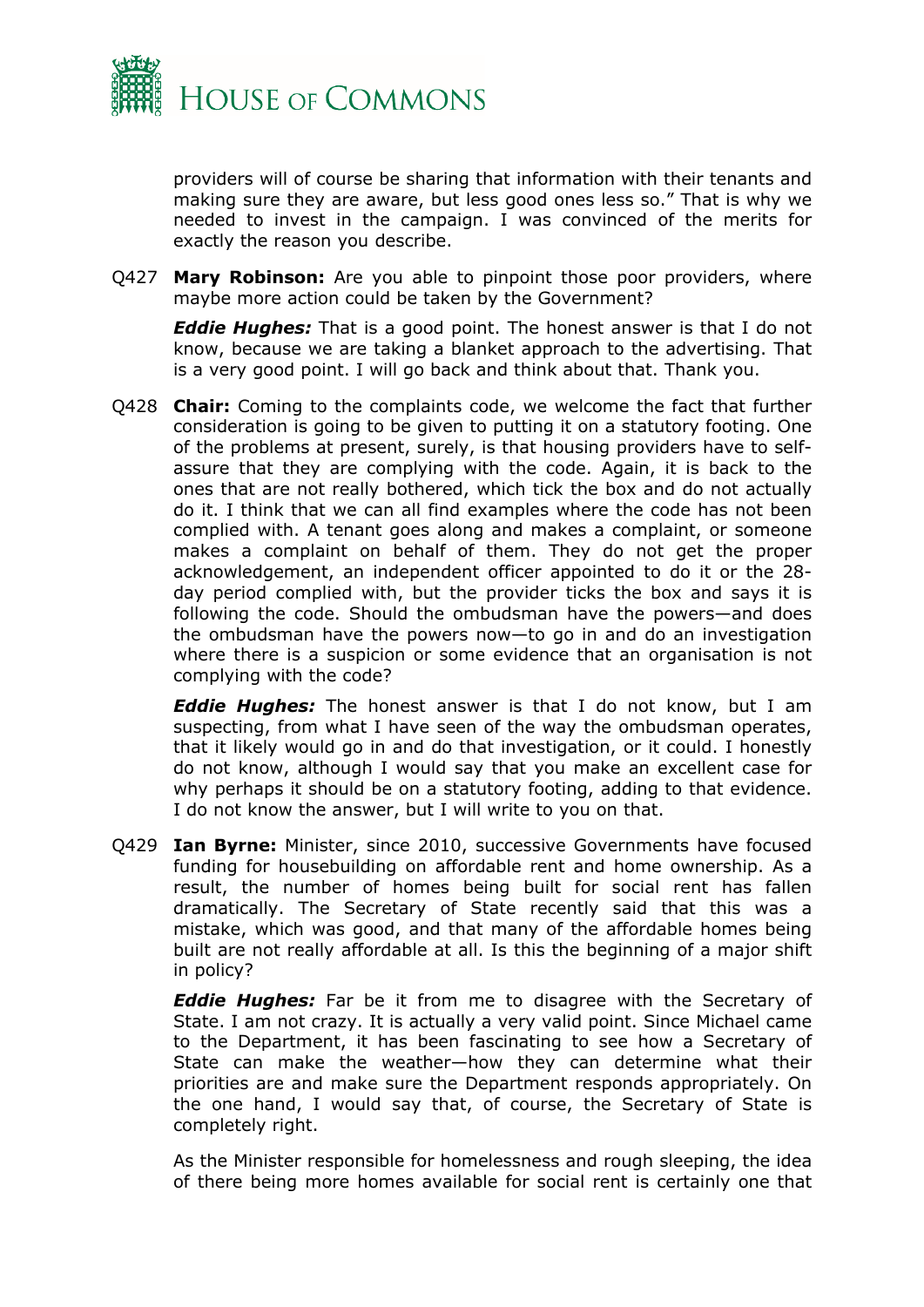

appeals to me. I am glad to see it happening. The Secretary of State has a reputation for delivery and making significant changes in Departments. Let us wait and see, but it sounds like a very positive direction of travel to me and one that I will welcome in my ministerial role.

Q430 **Ian Byrne:** That is really good. You agree that we need more social housing—more numbers—which is good to hear. I think the Secretary of State wrote an article in *The Mail on Sunday* yesterday about council houses. It was refreshing to hear it actually being talked about once again.

Unfortunately, the Prime Minister recently said that he was considering extending the right to buy scheme to tenants of housing associations, despite the evidence. James Prestwich from the Chartered Institute of Housing, which carried out research on the subject, called right to buy "an ill-designed policy which undermines the availability of social housing stock for those who need it most". Last week, Clare Foges, who was a speechwriter for David Cameron, wrote: "Why can't the Tories set out a national mission to build vast amounts of new and decent council housing? Only 5 per cent of homes sold under Right to Buy were ever replaced. This should be a defining mission." That is from an exspeechwriter for a Conservative Prime Minister. Where do we stand on right to buy?

*Eddie Hughes:* Where we stand for the moment is that the Prime Minister has indicated his thinking on the topic. We are not there in terms of any change.

Q431 **Ian Byrne:** It is your job to inform the Prime Minister.

*Eddie Hughes:* It is. I fully appreciate, before I make this case, that you will rightly throw back at me the percentage of properties that are bought through right to buy that do not necessarily end up continuing to be owned by the people who bought them.

**Ian Byrne:** There are many, many examples of that.

*Eddie Hughes:* I read a *Guardian* article recently on this topic. By the same token, I also know that, in the west midlands, where we trialled the voluntary right to buy, it was massively oversubscribed. An awful lot of people wanted to take advantage of that opportunity. If we address it a stage at a time, is it completely appropriate that people who have been living in a council or social housing home for a very long time and feel it is their home ultimately have the right to own it? I would completely understand why they would want to own that home. Of course they would, if they have lived in it for a very long time and feel, for example, "It would be lovely to have the opportunity to hand that on to our children."

Q432 **Ian Byrne:** That is an argument for another day. We believe the right to buy is the right way to go, but 95% of social housing has never been replaced. This is why we are in such a mess. It is a huge contributing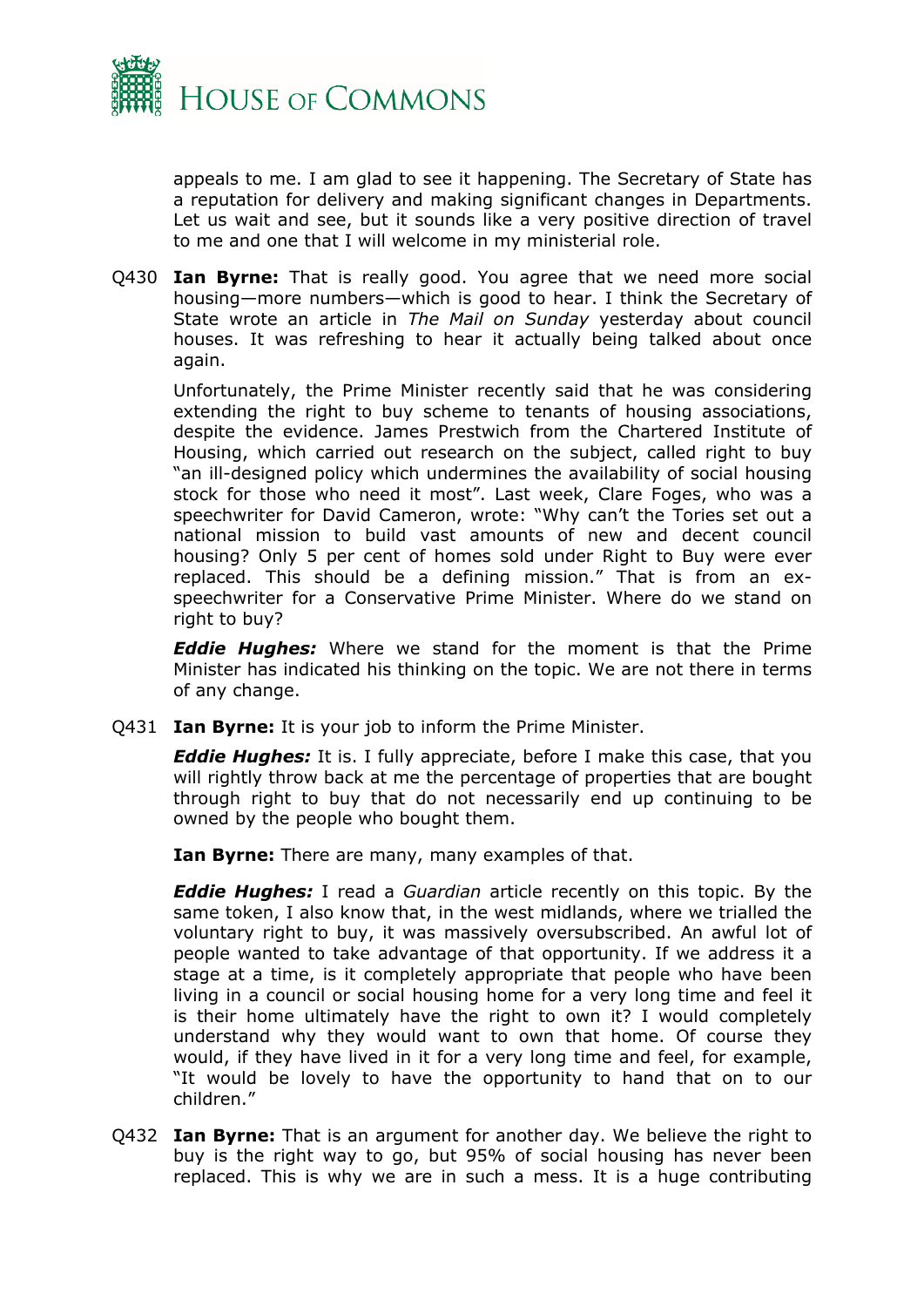

factor. If the Prime Minister goes ahead with this scheme to decimate even further social housing with the right to buy, what guarantees are we going to have that that is going to be replaced by new social housing stock? Otherwise, we will just be making the same mistakes that were made previously, and that housing stock has never been replaced.

*Eddie Hughes:* Yes, indeed. I can completely understand that it would be very helpful to replace properties on a one-for-one basis.

Q433 **Ian Byrne:** I do not want to put you behind the eight ball with the Prime Minister, but it is a question that needs to be answered.

*Eddie Hughes:* As I say, this policy will be in development and the point that you made will be definitely considered. I am just making the point that it is the aspiration of a significant percentage of this country to own their own property.

Q434 **Ian Byrne:** It is also the aspiration of a significant percentage of this country to live in a decent social home.

*Eddie Hughes:* That is understood.

**Ian Byrne:** That also needs to be considered.

*Eddie Hughes:* I agree.

Q435 **Ian Byrne:** It is levelling up. I will move on. The funding provided through the affordable homes programme cannot be used for regeneration. As a result, some have raised concerns about money being diverted from investment into existing stock. Some of the social housing stock is old and extremely difficult to maintain. Will you provide new funding specifically for regeneration of this stock?

*Eddie Hughes:* It is probably one of the things we need to consider, given the point that you have made. By the same token, I fully appreciate that there are other draws on their funds, but we know, for example, that Clarion had a surplus—because it is not for profit, we do not call it profit—of approximately £120 million in the last financial year that I saw results for. Sometimes they have money that they would be able to invest themselves in regenerating their stock or regenerating areas. By the same token, I understand the point you are making.

Q436 **Ian Byrne:** You acknowledge the concern.

*Eddie Hughes:* Consideration is being given to it.

**Ian Byrne:** You are nodding away, Nick. You agree with that.

*Eddie Hughes:* If you want to ride in again as the cavalry, please do.

*Nick Burkitt:* The affordable homes programme has been very clearly targeted on new net stock, but we have heard those concerns that it cannot be used for regeneration, as you say. That is something we have understood and had representations on.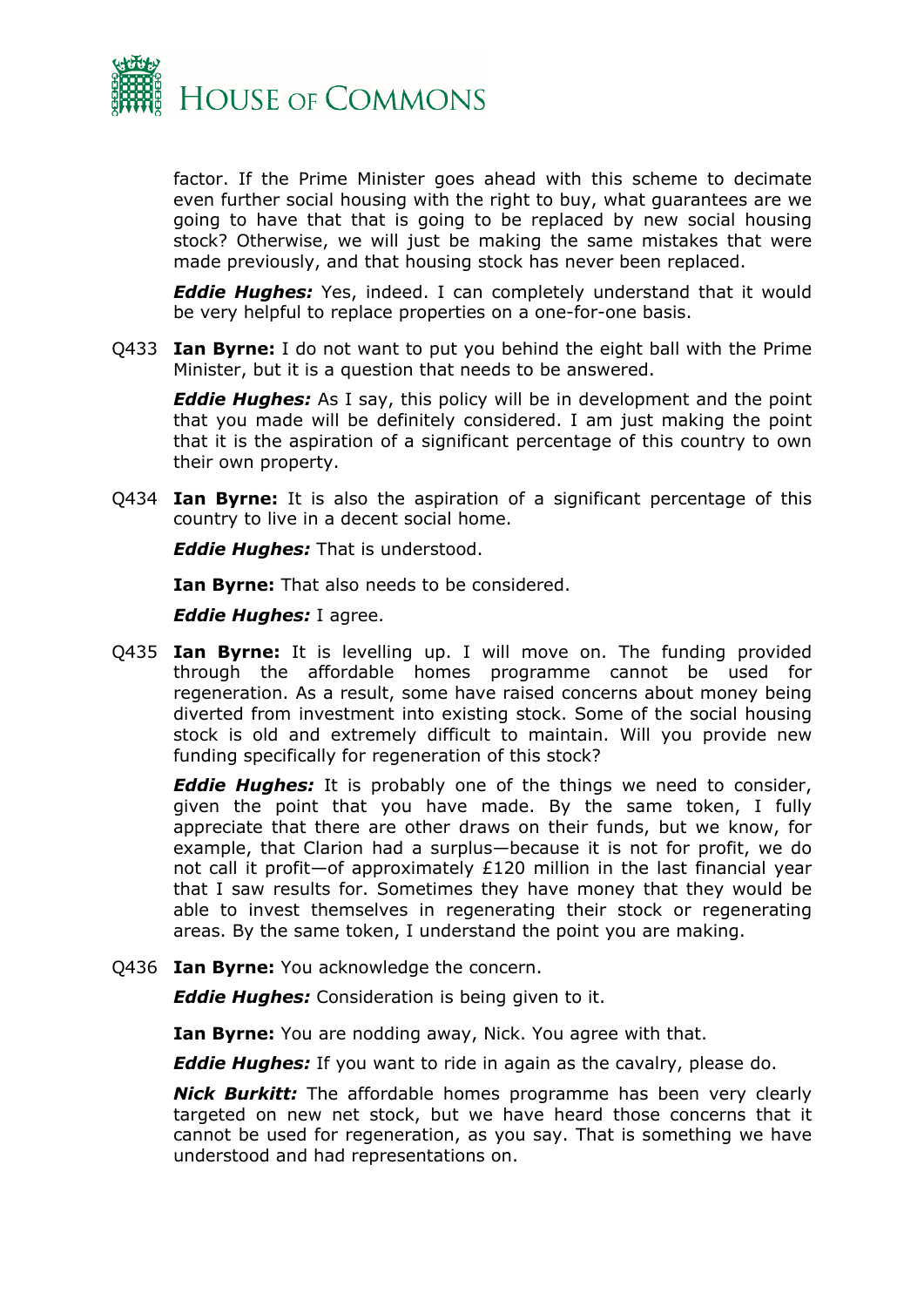

Q437 **Ian Byrne:** We will move on to rent. Providers rely heavily on rents and service charges to fund investment in existing stock, which carries on what we have just spoken about. The rent standard permits them to increase rents this year by 4.1% and most have indicated that they will raise them by this amount. It is obvious that, where we are now, with the cost of living crisis, given all the pressures householders and tenants are under, it will be a large increase for some of the lowest-income households, during the worst cost of living crisis. It is the worst time for this to happen. Are tenants paying the price for an underfunded social housing sector?

*Eddie Hughes:* I do not think so. In terms of the Government striking the right balance, I say again, when I was the chair of the board of a housing association, the idea that we had rent certainty for an extended period of time—five years in this case—was one of those things that helped us with development programmes, regeneration programmes and enhancing the quality of our stock. These things have to be planned years in advance, so you need some certainty with regard to income in order to make those commitments.

It seemed to me that CPI plus 1% was a reasonable formula to apply at the time. When you think about the time that this formula was applied, CPI would have been at a very or reasonably low level, so CPI plus 1% would not seem extortionate at that time. Now, in this period of inflation coming back for the first time in many people's lifetimes, perhaps that formula seems less appropriate. As a Government, you cannot mess with the formula every year, because then you leave housing associations with no certainty and no faith in their funding provision in the future to be able to make those long-term assessments.

The short answer to your question is that I do not think so. That formula has been in place for a number of years. During the George Osborne years there was a change in that formula. In order to make sure that associations have funding certainty for an extended period, it seems an appropriate level.

Q438 **Ian Byrne:** Have you done any impact assessments on how many people that will impact? Can you move fleet-footedly enough to assist people?

*Eddie Hughes:* I would say this, wouldn't I? We have seen that the Chancellor, over the previous two years, has been pretty agile in responding to the needs of the country. I fully appreciate that we might disagree within this Committee—in fact, we almost certainly will disagree within this Committee with regard to the level of intervention.

There are things like providing a £150 rebate through the council tax system to help people with regard to increases in utility bills. The furlough scheme was an absolutely incredible success during the pandemic. I am trying to say that he has demonstrated that he understands how things work and he responds in a timely and proportionate way. Let us wait and see what happens. For the moment, is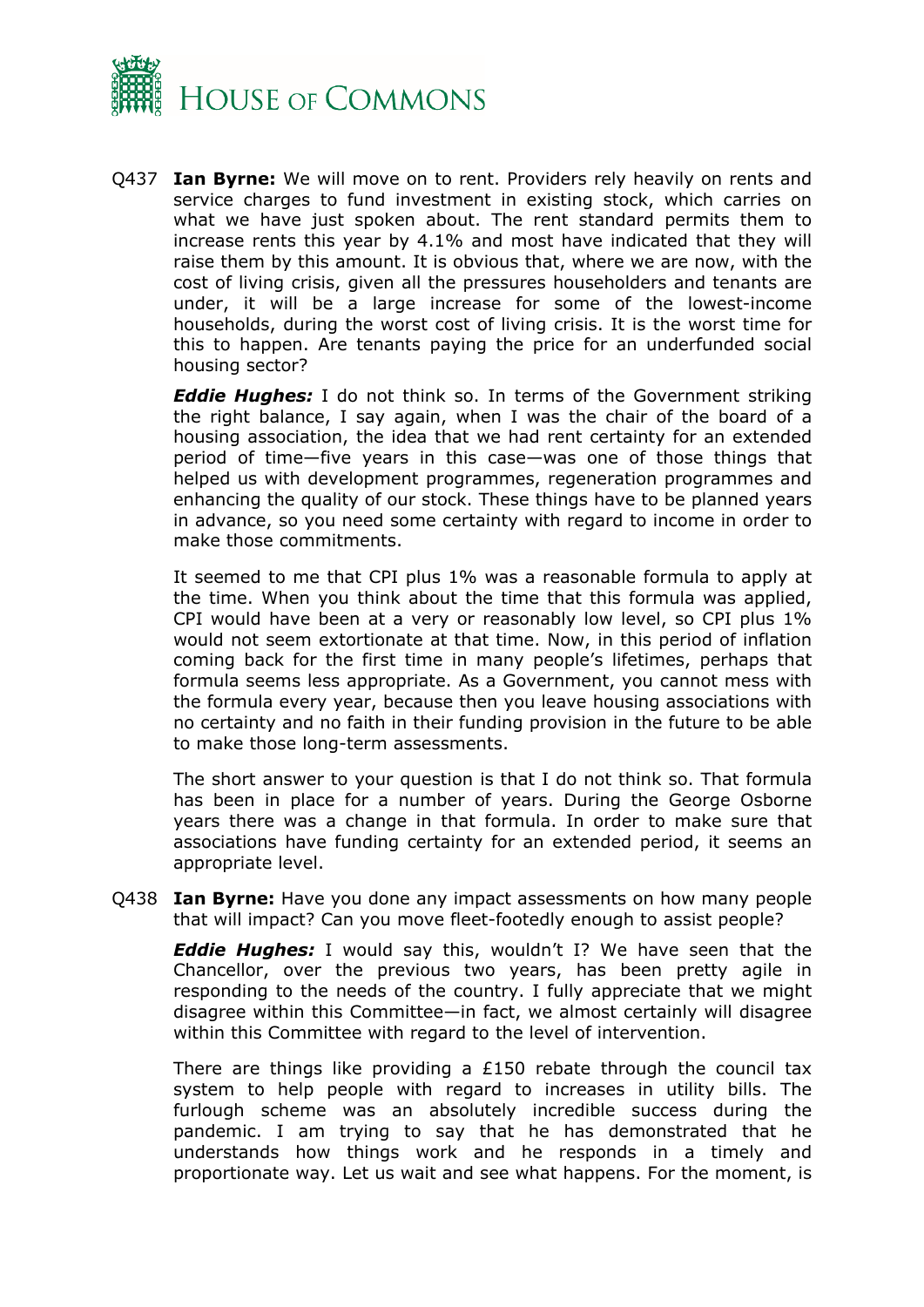

it appropriate for the formula to be set at that level? If we want any investment and any stability in the funding of housing associations, you have to have a formula.

Q439 **Ian Byrne:** Or you will have to have investment from central Government, which I called for before.

*Eddie Hughes:* Or you have to have investment from central Government. Housing associations are independent entities. They are not an extension of the Government that we fund, yet we fund them significantly. For example, my other area of responsibility within the Department is that I am the net zero Minister. I am fully focused on all things that we are doing with regards to net zero, although I also accept, just in case anybody has any tricky questions, that this is largely a BEIS area of responsibility. I have been working very closely with Lord Callanan.

For example, through the social housing decarbonisation fund demonstrator, we have visited sites in Manchester together—that is funded through the Government to housing associations to bid for—so we could see what interventions work, for several reasons. This can be an expensive business for housing associations to test. That funding of the demonstrator allowed housing associations to introduce interventions on properties, in order to see what works best and most efficiently, and interventions that work most effectively together.

The other thing about this is fundamental again to my point. We are doing stuff to people's homes, so we also need to make sure that the interventions we are making are as convenient as possible. We cannot just say to social housing tenants, "Your house needs to be modernised, so you are going to have to move out" or, "We are going to have to create chaos around you for weeks while we install insulation and so on." It gives us the opportunity to test what interventions work most effectively and are least inconvenient. That is significant funding that is coming from Government.

**Chair:** I think you have now led your way, Minister, into the tricky questions.

*Eddie Hughes:* I thought I had just explained that they were for somebody else.

Q440 **Ben Everitt:** Funnily enough, decarbonisation Minister, I have some questions for you. As a Committee, we spoke to Kate Henderson from the National Housing Federation a few months ago. We were talking about the financial pressures on providers and we got her to list, in order, the priorities for investment. This relates to your answers to Ian's questions. Building safety, cladding remediation, decarbonisation and the quality of homes came before investment in new stock. We have all these tremendous pressures on the providers, most of which are coming from Government, for very moral and rational reasons. I will pick up on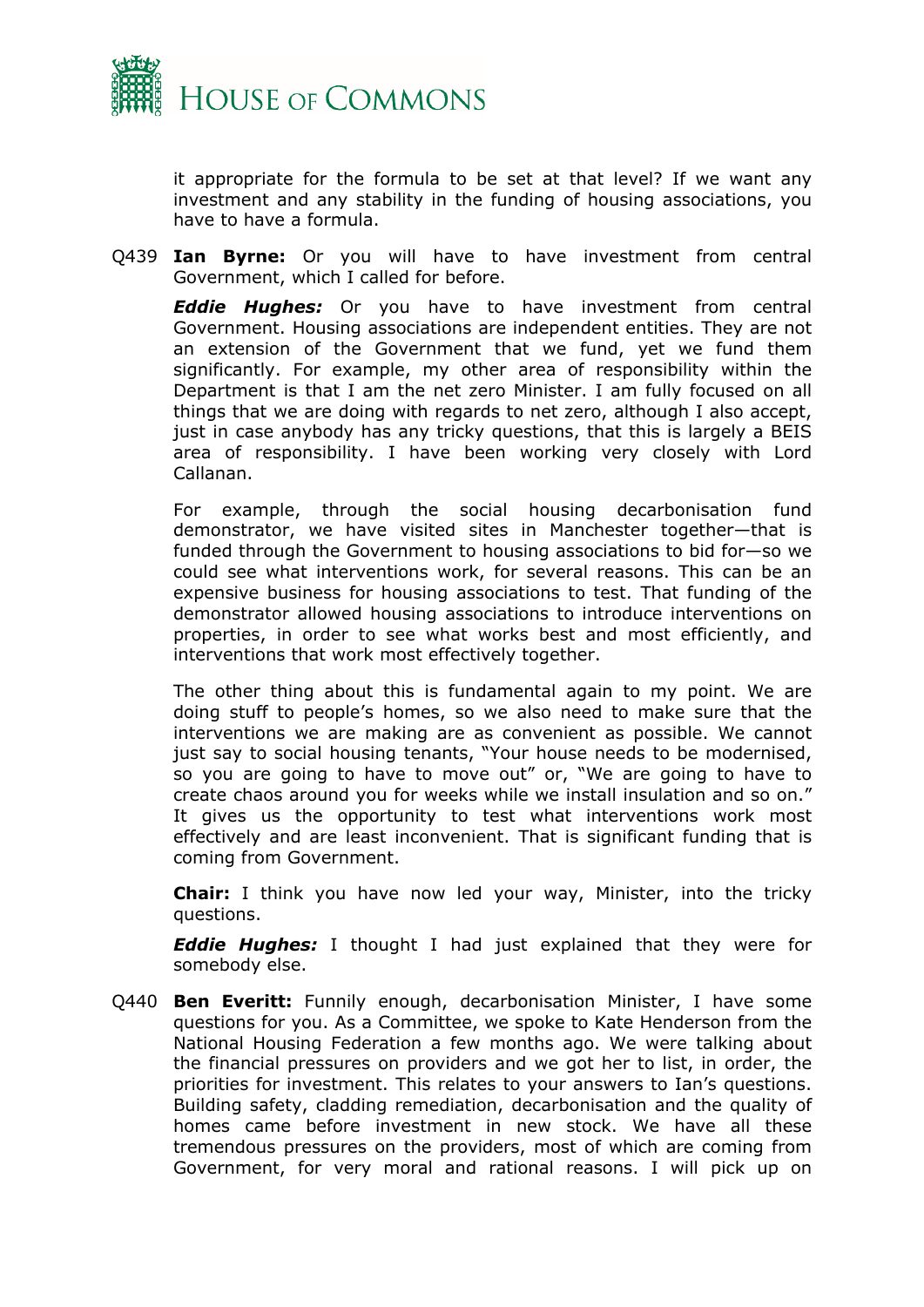

building safety and decarbonisation in this segment—building safety first.

Currently, the providers can apply for funding for remediation only when the costs would otherwise be passed on to the leaseholders. Effectively, this means that social housing tenants are paying for the remediation of their own homes, either directly, through rents or higher service charges, or indirectly, as a result of providers redirecting that money away from the investment in the existing stock, so back to that hierarchy of investment decisions. Is this fair?

*Eddie Hughes:* Is this fair? I guess part of the problem is that there will have been cases where the housing association has been the developer, so it has been involved in every aspect of that development. For example, let us say it is the case that you have had a building that has been specified and, for whatever reason, the actual building that has been built is not the same building that was specified and designed at the start. For whatever reason, the contractors cut corners or tried to get away with something—some inappropriate construction process. It strikes me that, as the developer, and with a significant capital spend, you should be making sure that you are getting what you paid for. If you have been in any way remiss in terms of your diligence with that, it is not for the Government to pay to put that right for you. That is what I would say.

To go back to the point about the difference that a new Secretary of State makes, this was a largely intractable problem when he arrived. Since his arrival in September, he has managed somehow to squeeze, literally, billions of pounds out of the sector to help address the cladding problem generally. He has moved considerable distances in terms of making sure that leaseholders do not have to pay. Much ground has been made and I guess some negotiation with regard to big housing associations and things like that still has to happen, but nobody could deny the distance that he has moved the argument since his arrival.

Q441 **Ben Everitt:** He has definitely got it on the front pages, as opposed to the inside pages. By squeezing the developers, are you talking about the building safety levy?

*Eddie Hughes:* Yes, indeed.

Q442 **Ben Everitt:** Will social housing providers be exempt from that?

*Eddie Hughes:* That is something that is being discussed at the moment, for the reasons that I described with regard to their culpability. The point is that we need to make sure that whatever action we take is proportionate. We would need to protect against a disproportionate effect on tenants.

**Ben Everitt:** I guess that is where I was going, because you were talking about size.

Q443 **Chair:** I think the response from the Government to our Select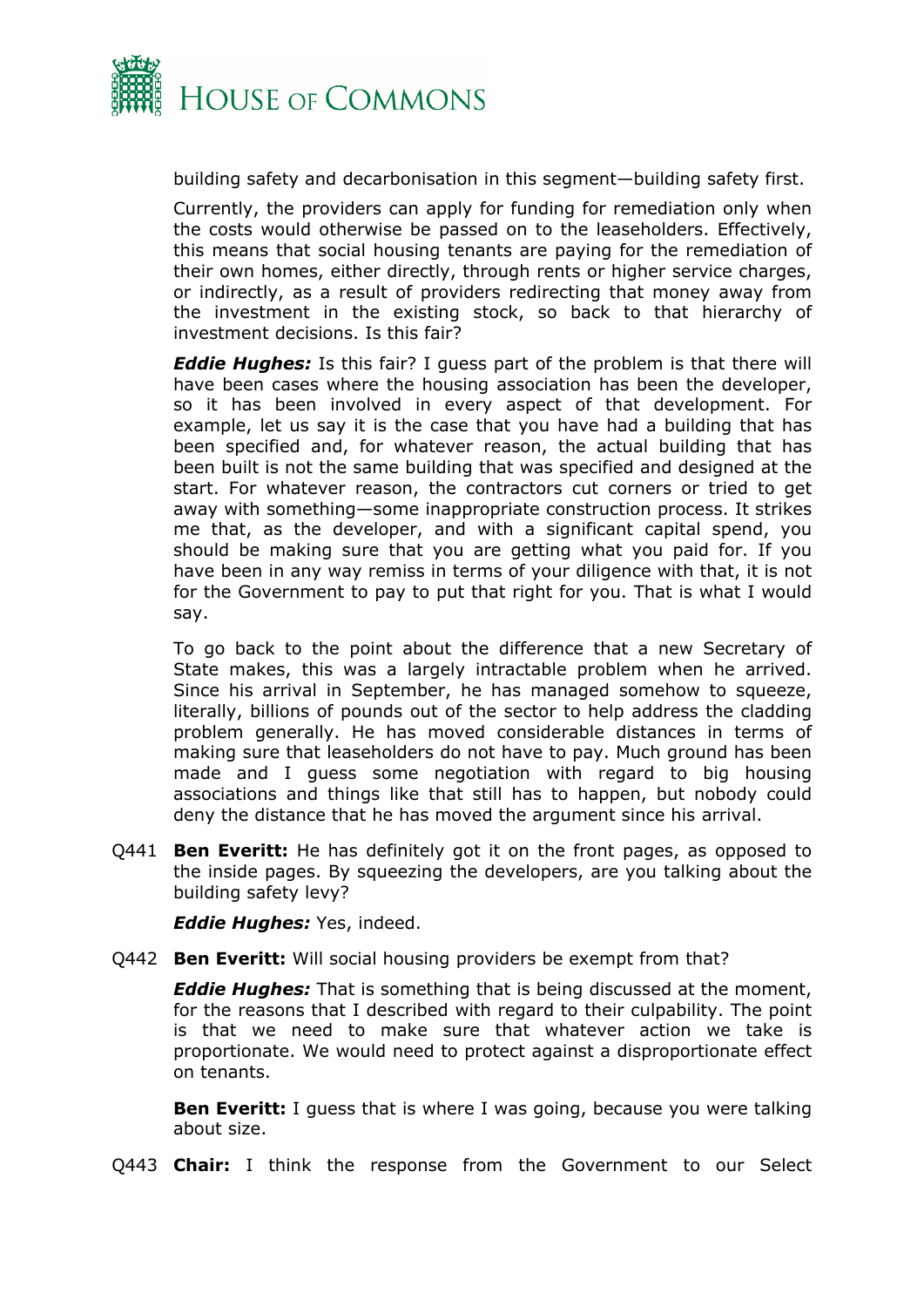

Committee reports indicated that they will be exempt. Is that the case?

*Nick Burkitt:* The Secretary of State wrote to you, Chair, about building safety funding. He mentioned that they were still considering exemptions to the levy and that was still being consulted on. I think he wrote on 7 May, so those things are being considered.

*Eddie Hughes:* Chair, do not tell me you have not read that letter.

**Chair:** I have.

*Eddie Hughes:* You were trying to trick me.

Q444 **Ben Everitt:** You were talking about proportionality and so on. Is that one of the considerations for social providers as well?

*Eddie Hughes:* I would suggest so.

Q445 **Ben Everitt:** It has been reported that some tenants have complained about huge increases in service charges as a result of providers passing on those costs for the building safety work. Their only protection comes from the legislation and the legislation states that increases in service charges must be reasonably incurred. Does this provide sufficient protection, or should service charges be regulated, like rents are?

*Eddie Hughes:* My immediate answer would be that, so far, we have thought that that has provided sufficient protection. We need to guard against service charges being levied for work that has not been carried out, on the one hand, and work that has not been appropriately or efficiently tendered. If you are not the one paying the bill, you might be less concerned about the cost. With regard to the appropriateness of any service charges, you would like to think that, as I said, they had been efficiently tendered, value for money was being extracted and the work that you were being charged for was actually carried out.

By the same token, I think that Lord Best, who seems to do work on just about everything with regard to all things housing-related, has done some work on this, reviewing service charges. We are considering the findings of his report.

Q446 **Ben Everitt:** Certainly some of the tenants and occupiers generally that I have spoken to feel that they are trapped, because there has been a big impact on the value of the property that they live in. At the same time, they are subject to a huge increase in service charges. It does not seem fair. I am sure that, along with the Government, the campaigners on this will be looking closely at the recommendations there.

With your decarbonisation Minister's hat on, there is huge pressure on finances, as we have covered, but decarbonisation almost tops the bill. The Government's funding stream covers only a fraction of the full cost. We have been told in evidence that providers simply cannot afford to do what needs to be done without more funding. Do you accept that the Government will have to provide more support? If that is the case, when